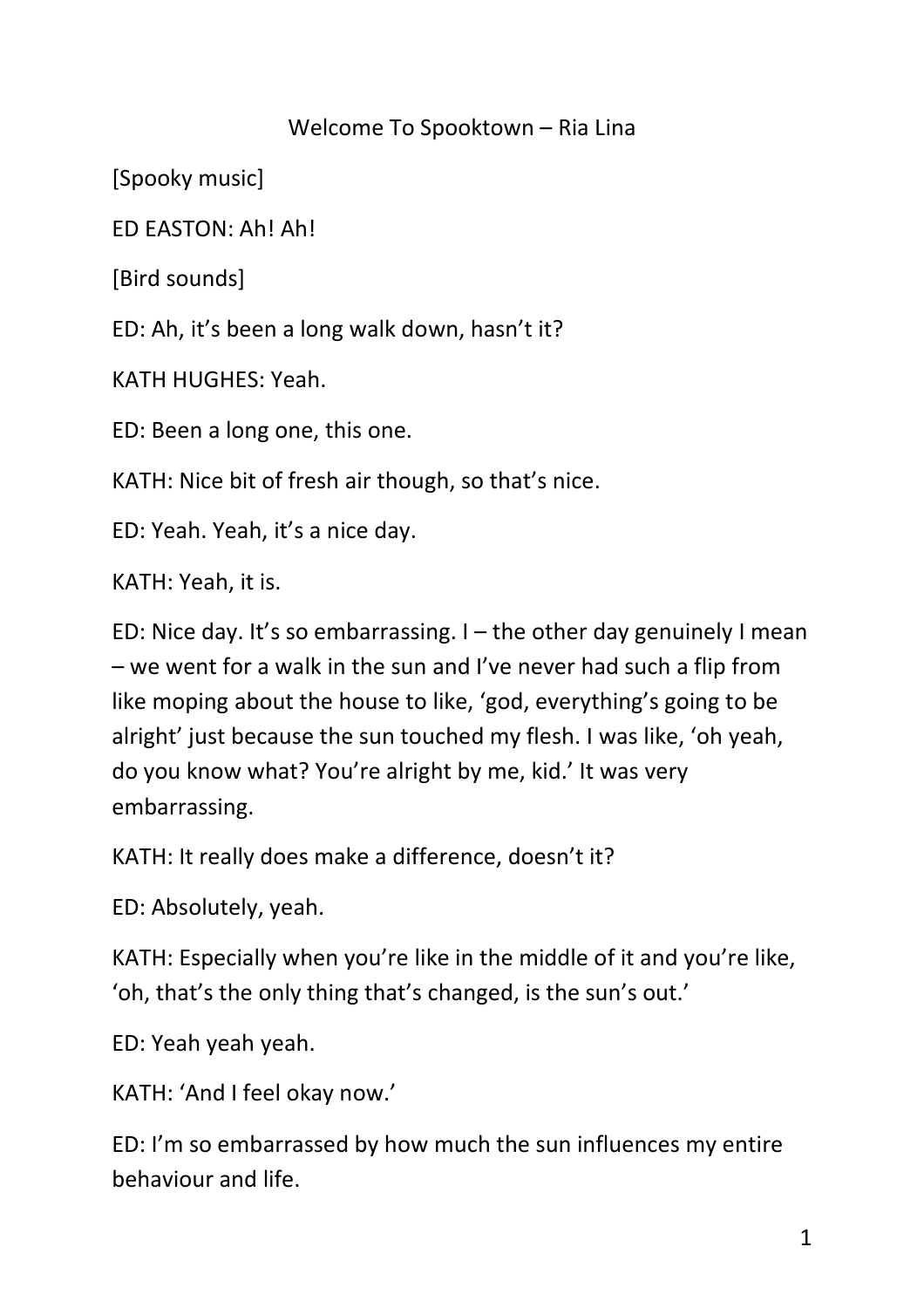KATH: Get one of those lights. Get one of those sun replica lights that  $-$  that doesn't  $-$ 

ED: I've got lights, Kath.

KATH: Uh, bragging.

ED: I've got some light, Kath. Don't worry about me. Uh, have you had any nightmares this week?

KATH: That's very, uh, musical. Uh, yes, yeah.

ED: Have you had any  $-y - y$  [sings]

KATH: Uh, yeah. I have, yeah. Our, uh, our –

ED: Sing them to me, Kath.

KATH: I can't sing for shit. Um, I think that one thing I did was out of tune there. Uh, our mutual pal Kiri, um, who is a vegan, uh, took me to a cheese factory.

[Ed gasps]

KATH: Um, and we had to use this machine to slice all the cheese. And I just couldn't use the thing at all. Like at all. And there was like a crowd of people being like, 'I'm  $-$  I'm six and I did this in five minutes. Why can't you do it?' And then other people being like, 'gosh, it took me only ten minutes to learn. This is bad that you can't do it.' And I was like, 'what do you want me to say? That I'm stupid?' So that wasn't very nice.

ED: They sound like wankers, man.

KATH: And also we had to, um, we had to – we had to chuck a lot of the cheese. We cut too much. Which is wrong.

ED: That's a real nightmare.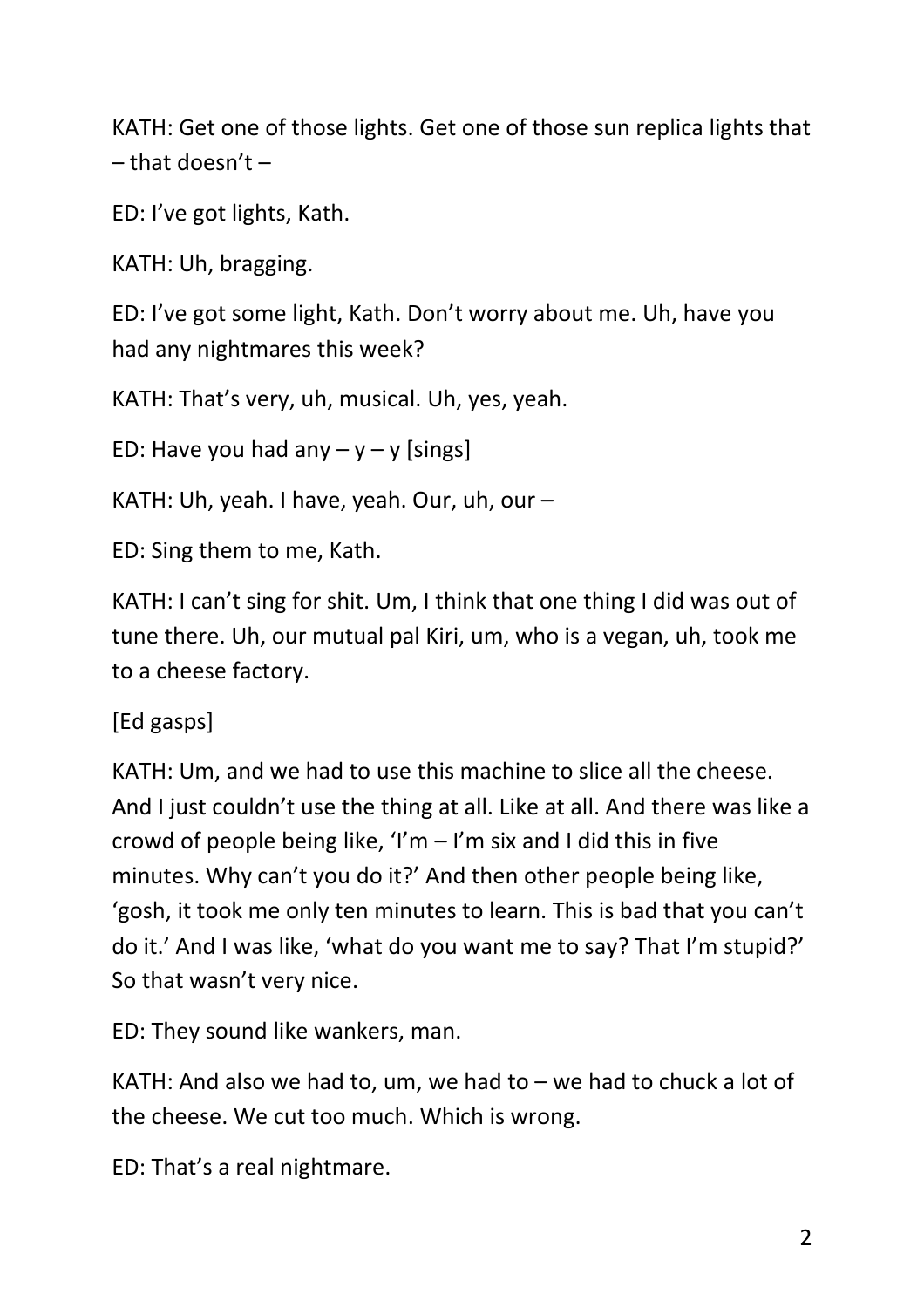KATH: If you're going to  $-$  yeah. If you're going to make the  $-$  if you're going to sacrifice cheese, use the lot.

ED: Yeah.

KATH: That's it, isn't it?

ED: That's the real nightmare here, Kath. Capitalism. The waste from capitalism.

KATH: Yeah, that is the real nightmare. How about you? Any nightmares?

ED: Uh, uh… yeah. I had a medical.

KATH: Yeah?

ED: Examination, yeah. Just a general one. It sounds like I'm being coy. Had  $a -$ 

KATH: Yeah.

ED: Certain – a certain medical exam I shan't be talking about. It was just a general where they do your blood pressure and that. Weigh you like a pig.

[Both laugh]

 $FD: And -$ 

KATH: Yeah, it doesn't sound nice. But it  $-$  but as long as the results are all good, I suppose that makes it less of a nightmare.

ED: Do you know what was really horrible? Yeah, I'm all fine. Um, my blood pressure's fine. Weight's fine. My piss is exquisite.

KATH: Outstanding.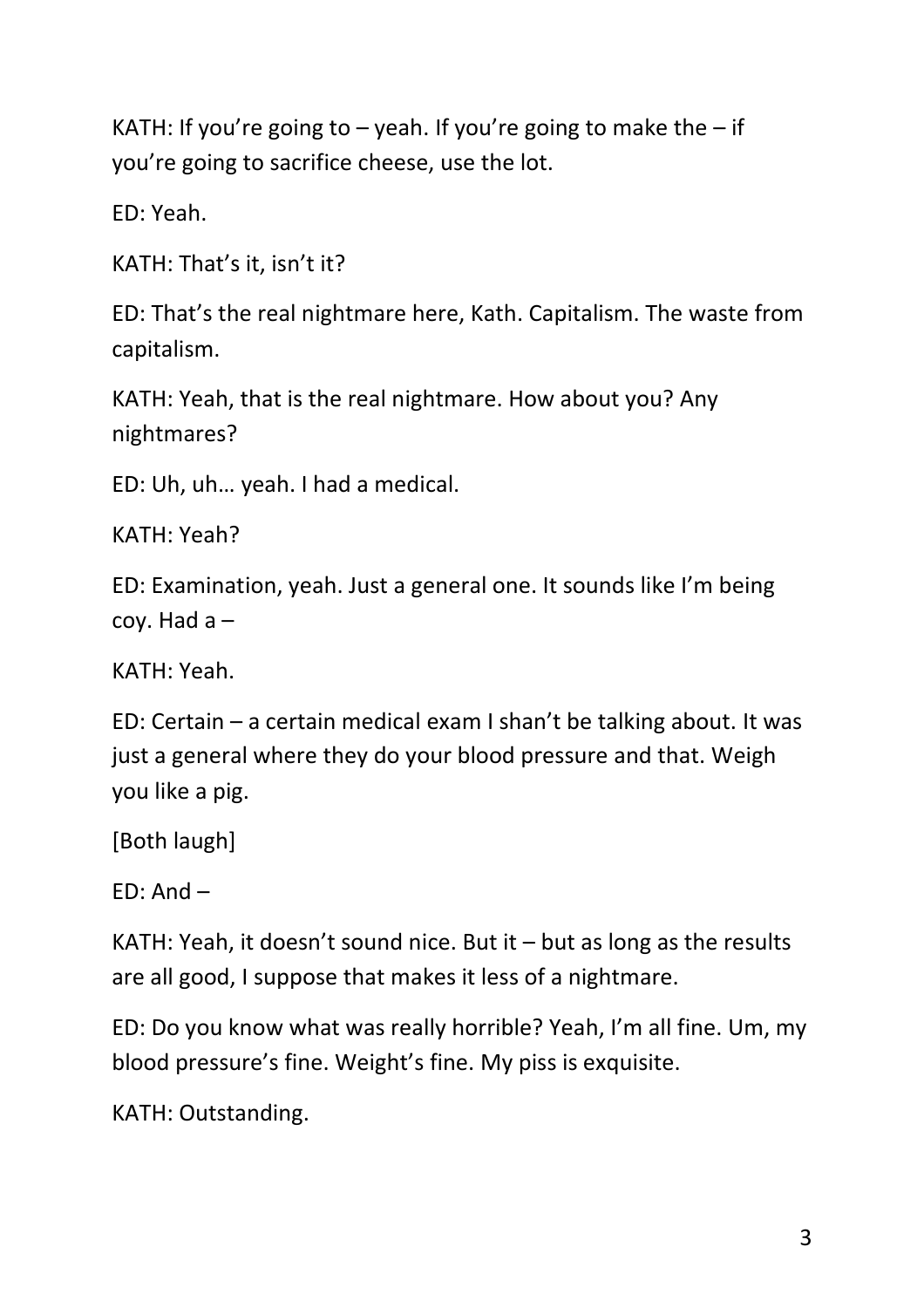ED: Um, I've got some outstanding piss inside me. Um, I absolutely crushed that bit. I absolutely annihilated pissing in that pot, genuinely.

KATH: Well done.

ED: Um, yeah. Uh, the real nightmare was the doctor had a salad in a box behind him. And I was like, 'oh, that looks nice.' And for the whole thing all I was doing was staring at his salad trying to work out what was on it. So it's like classic like salad base. But then I was like, I said, 'excuse me, can I ask you a question?' And he said yes. And I said, 'is that grilled tuna? Like seared grilled tuna with a, uh, sesame and tahini yogurt?' And he burst out laughing and said, 'no, it's gammon and mayonnaise.'

[Both laugh]

ED: Which I think is the opposite of what I said.

KATH: That's the most middle class thing I think I've ever heard. 'Is that seared tuna with a sesame – sesame glaze?' Wow.

ED: No, it's gammon and mayonnaise. It's like the opposite of what I would assume a doctor would eat. No, it's thick bacon and whisked egg. I was trying to endear myself to him but I think I did the opposite. But he liked my piss, so you know. Every cloud –

KATH: Yeah, swings and roundabouts, isn't it?

ED: Every cloud stinks of piss.

KATH: Mhm.

ED: Um –

KATH: Where are we – uh, where are we meeting Ria?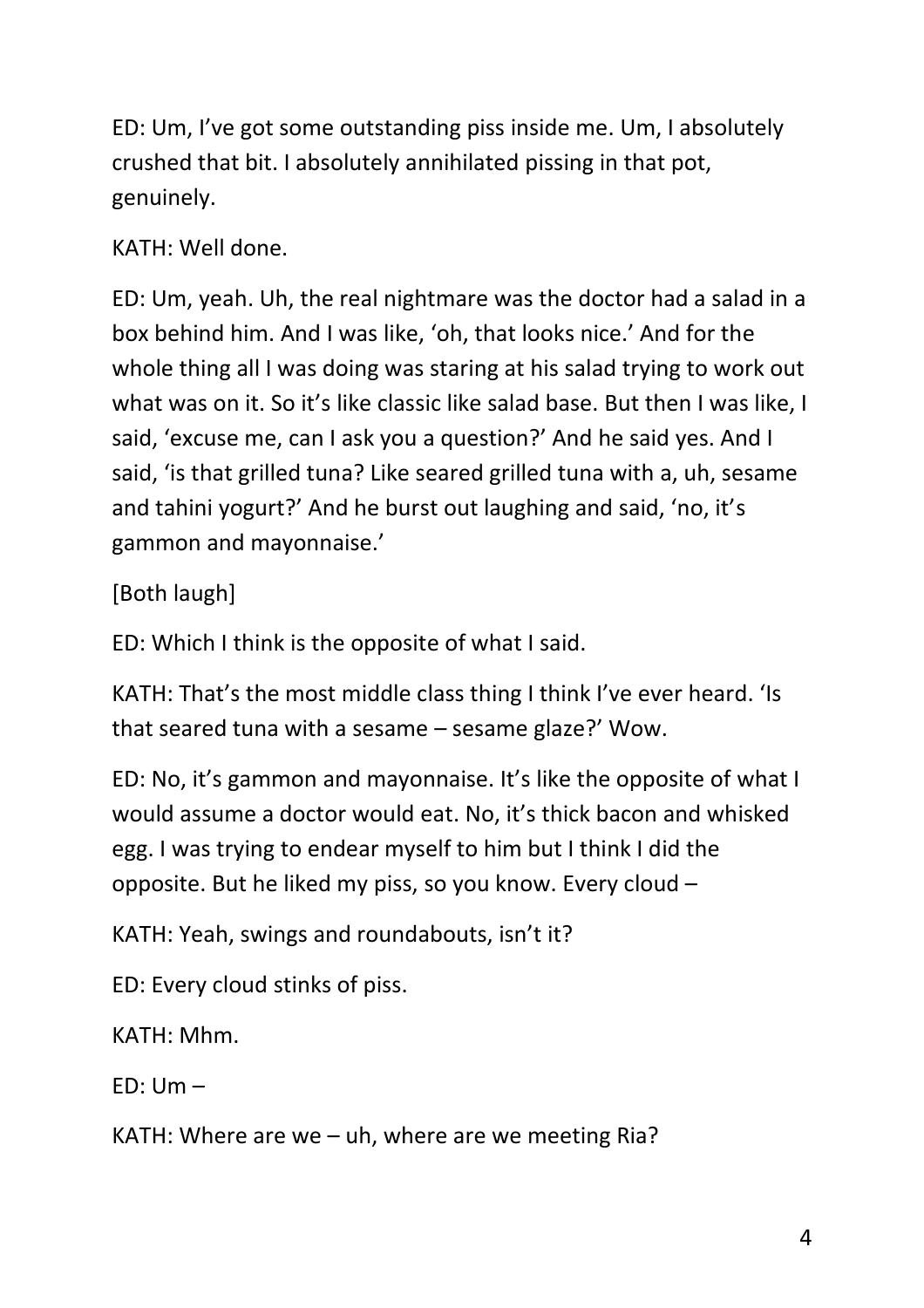ED: Oh we're meeting her – do you know Sehaton Lane?

KATH: Um, no. Is that – is that – Sehaton? Sehaton Lane?

ED: S-E-H-A-T-O-N.

KATH: I think – oh. No, I do. I have heard of that actually, yeah. It's like at the northernest point or something like that. Of Spooktown.

ED: That's why were at the northernest point.

KATH: That makes sense.

ED: Yeah.

KATH: I don't know why I didn't read between the lines.

ED: It's alright. We've got along, Kath. Um –

KATH: Yeah.

ED: God, these houses are nice, aren't they? Very nice. Lot of turrets. Oh there's – there's Ria Lina. Hello Ria!

KATH: Oh, hey!

RIA LINA: Hi, hello.

KATH: Hey.

ED: Hello. Thank you so much for inviting us, uh, to the empty house at the end of Sehaton Lane. Am I pronouncing that right? Sehaton?

RIA: Pleasure. You are. Sehaton. It means, um, shade.

ED: Ooh.

KATH: Ooh.

RIA: Shadow. It means shadow.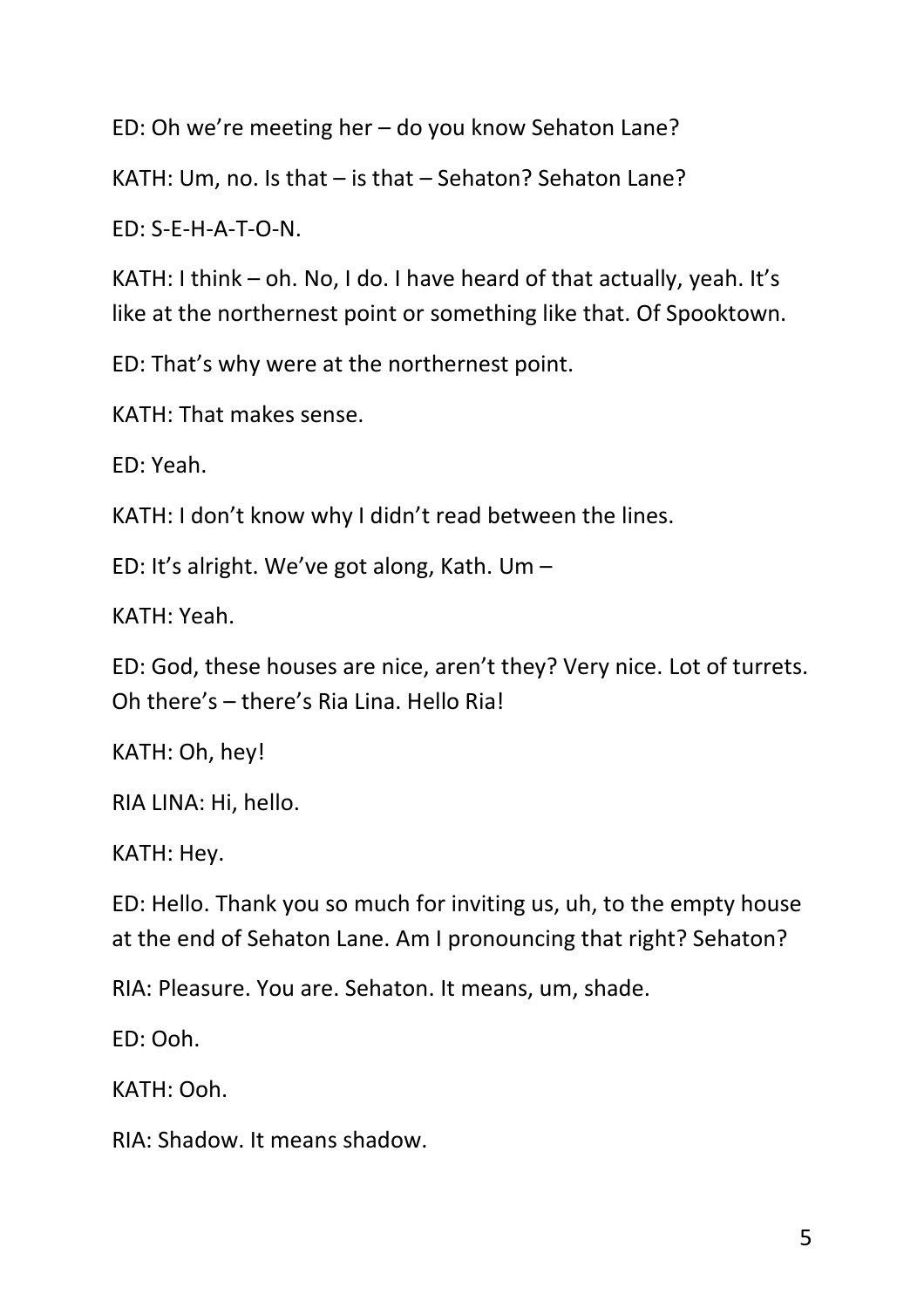KATH: Spooky.

ED: Um, Ria, we're just going to get a little bit closer to you if that's alright.

RIA: Okay. Sure.

ED: So the sound of your voice might change.

RIA: So we're – so we're huddling closer for warmth, are we?

KATH: Yeah yeah yeah.

[Spooky music]

[Wind blowing]

ED: How many ghosts have you seen this week?

RIA: That's a really good question. It  $-$  I think it depends on what  $$ what stage of ghost are we talking about? Because you know they go through stages.

KATH: Okay, right. Yeah.

RIA: So –

ED: I'll be honest, balls out the bath here, first I've heard of this. I'd love to know more.

KATH: Yeah, talk us through the stages.

ED: Yeah.

RIA: Well. Well there's obviously the – the haunty stage, you know?

ED: Yes. Yeah.

RIA: That's the one where they're quite see-through and a little wispy and, you know, quite cold usually.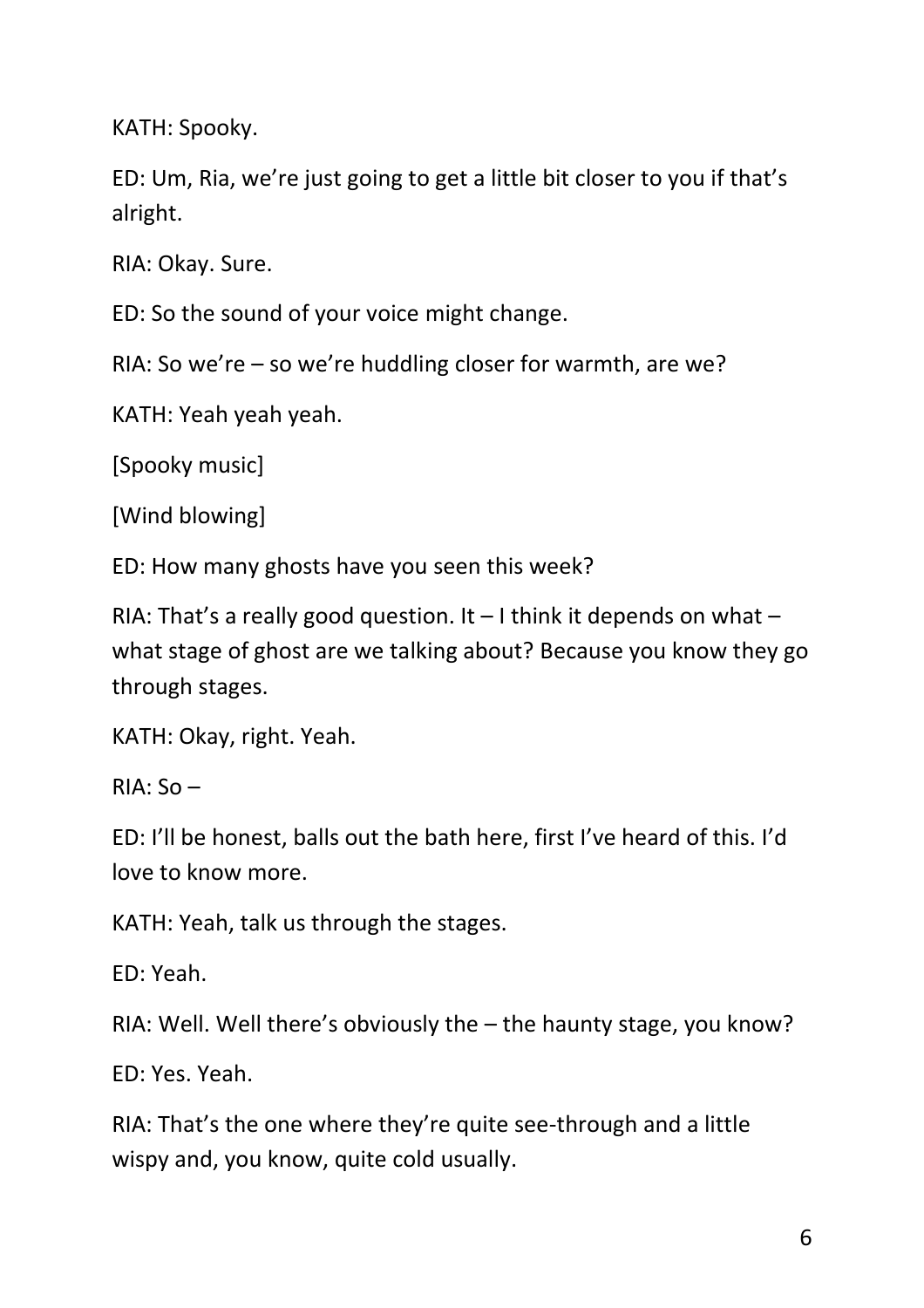ED: Yeah, the classic.

RIA: Um, sometimes – sometimes a bit smelly. Um, I'm going – I'll be straightforward, I haven't seen any of those this week. Uh, but I haven't gone out much if I'm honest.

KATH: Yeah, yeah.

ED: Sure.

RIA: Um, but then there's the – there's the stage before that where, um, you know, where they may or may not have gotten to that decision of, 'I'm going to be a haunty ghost.' Uh, it really very much depends what happens, um, and some would say that that  $-$  that stage you could call it the life stage because they haven't died yet. Um, so from that point of view, I think I've seen quite a few.

KATH: Yeah.

ED: Yeah.

KATH: Okay, yeah.

RIA: Um, but I don't know which ones are definitely going to go to the next stage of the haunty stage. Some of them – some of them might just go straight to the light. Um, it's hard to tell.

KATH: Yeah. I mean you can't make that – yeah, you can't make that decision for them, can you? Yeah.

RIA: There's definitely at least two people that I think that if I saw them in the next stage, like in the post – post-death stage, that I'd be like, 'yeah, I totally get why you're still here.' Yeah.

KATH: Yeah.

RIA: Your life sucked. But um –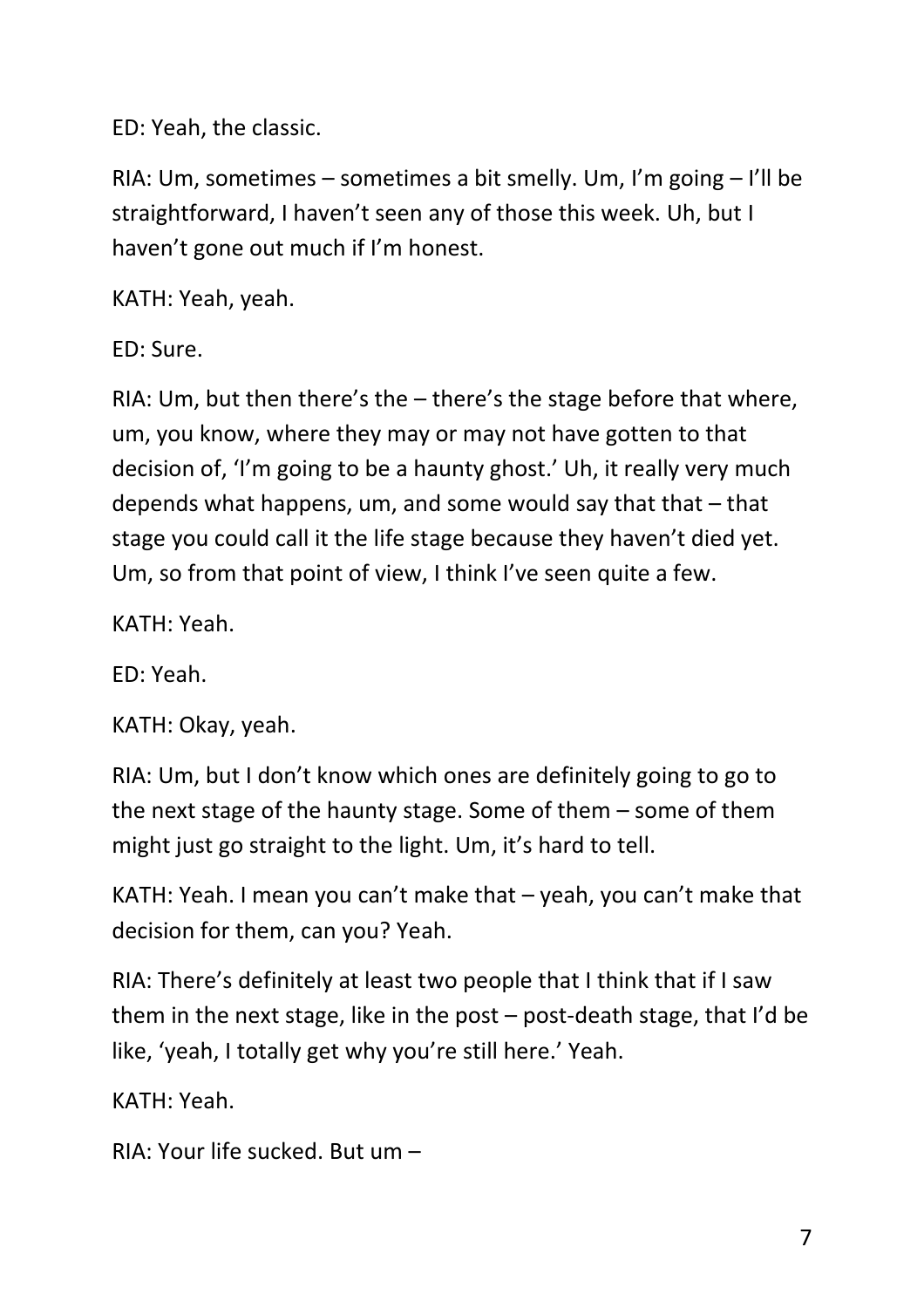KATH: So in theory you've seen perhaps two then, I guess. But in pre – pre-ghost stages.

ED: Pre-ghost, yeah.

RIA: Maybe, yeah. Yes, but in their sort of pre-germinated stage. They're still sort of forming. They're still formulating,  $uh -$ 

KATH: Yeah.

RIA: They're, you know, they're still quite corporeal, um, is probably a good word for it.

KATH: Yeah, yeah. Yeah.

ED: That's one of the – that's one of my skills on my CV. Corporeal.

RIA: Oh, is – is being corporeal?

ED: Yeah, can stand up, you know, that kind of stuff.

RIA: Oh that's – that's great.

ED: Yeah.

[Spooky music]

ED: Uh, thank you for being honest. Um, because I don't want you to be like, 'oh, I've seen loads of ghosts.' And it would be a lie, you know? Um –

RIA: No, you know. I hate that. Don't you hate that?

KATH: Yeah.

RIA: When someone sets you up and you're like, 'that wasn't true, was it?' They're like, 'no, I just slept really well this week.'

KATH: Yeah.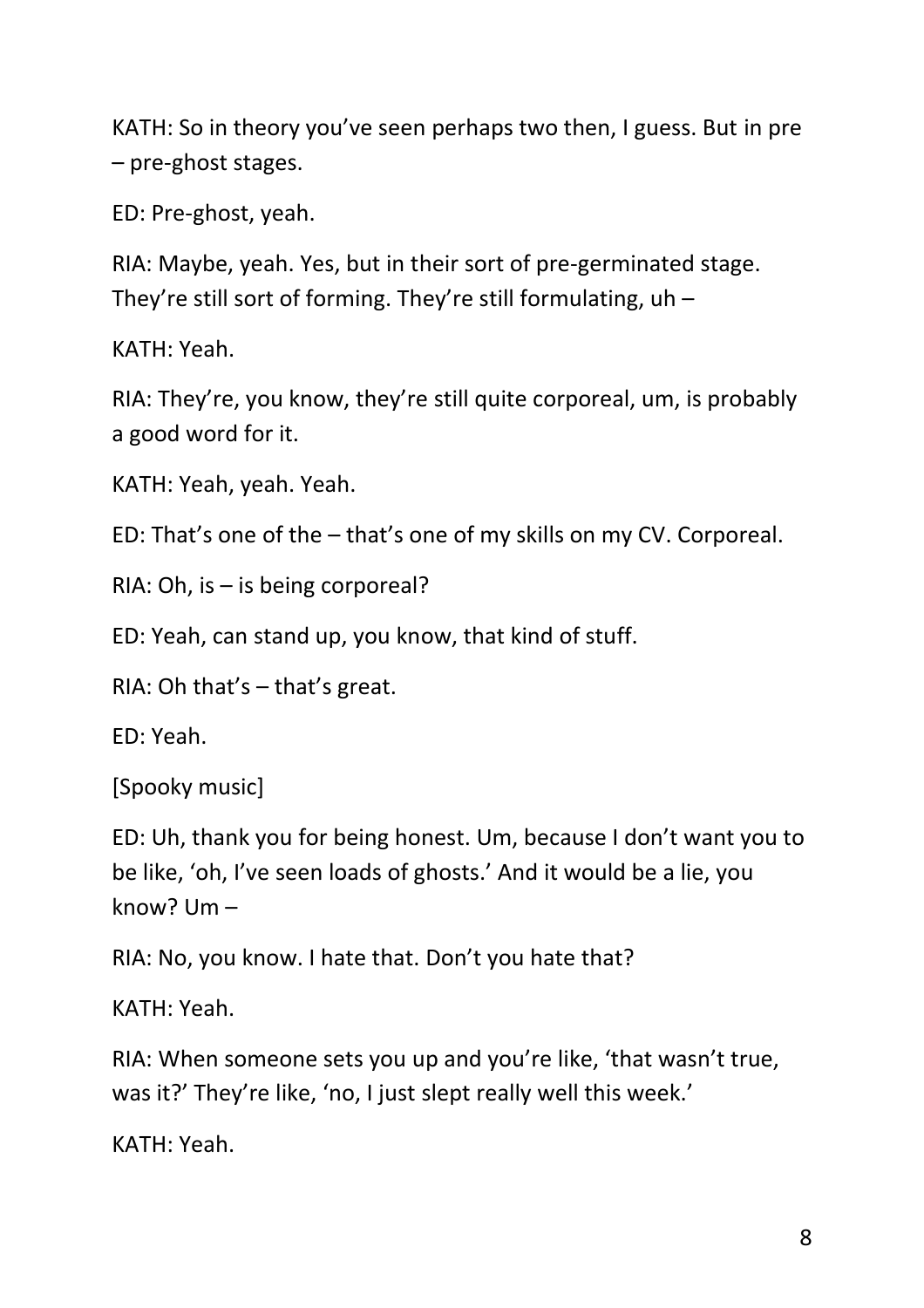RIA: You're going, 'come on. That's – that's not being a team player, is it?'

KATH: Yeah.

ED: Yeah, exactly. Exactly.

KATH: Don't tell Paul please, yeah.

ED: Um, final question from me is what is the spookiest thing that's ever happened to you?

RIA: Okay, this is tricky. Because I'll be honest,  $I - y$ ou know there are people – you know how there are people who are very open, uh, to that kind of thing? And maybe ghosts are talking to them all the time or they – they go on a haunted tour and – and they see lights that no one else sees? Yeah. So – so all of life is a spectrum. And if there are people like that in the world, then there are also people at the other end of the spectrum, like myself, where when I go on the ghost tour it's almost like the ghosts are like, 'ugh, it's her.' And they hide. So I don't see lights, I don't get to see haunty things. I – I went on a tour with one of those guys and for everything he saw I got nothing. I got nothing!

ED: That's so embarrassing.

RIA: I was like, 'can you give me a little breeze on the back of the neck?' Like nothing. Um, and – and I'm easily scared. Like I'm prime fodder for hauntiness. Like I'm open to it. I'm like, 'prove to me that something else is going on.' I'm – I want to experience this. I want to know if these pictures of ghosts are real. I want to know it all. And they're like, 'yeah, no. Not for you. Not for you.'

KATH: 'You're not invited.'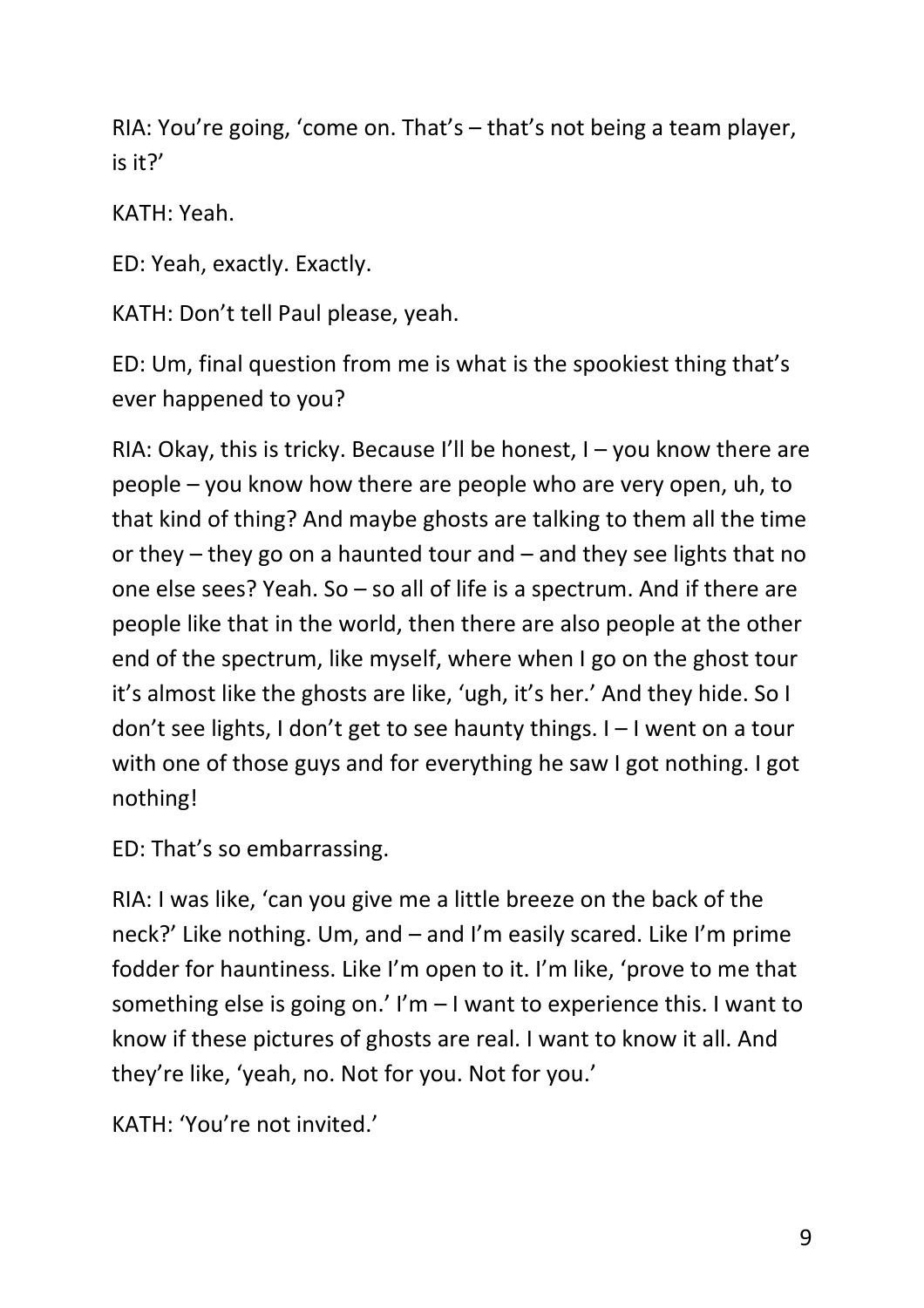RIA: No no, stick to your science. Stick to your science, stick to your experiential, you know. I'm just – so annoyingly, nothing spooky every happens to me. And I'm so frustrated by it because I'm like, 'I bought the ticket, let me in.' But no.

KATH: Yeah.

ED: Yeah, give me some of that juice.

RIA: Really frustrating. I've done those, um, you know, those tours in Edinburgh where, you know, you go underground where all the people died and stuff.

KATH: Oh yeah. Yeah.

RIA: All of those. The plague and –

ED: Yeah.

RIA: Nothing.

KATH: Nothing.

RIA: I can freak myself – and this is the thing. I can freak myself out in a Travelodge. I've actually slept with the light on all night in a Travelodge because I'm like, 'maybe – it's a hotel, maybe somebody died.' No one's ever, you know? No one. No one died in that Travelodge. It was like off the M62. It was – it was – like I just worked myself up. And then in the end woke up in the morning going, 'I did not sleep well.' Because the light was on. But no ghosts. No ghosts. No.

ED: Not a ghost.

RIA: So frustrating.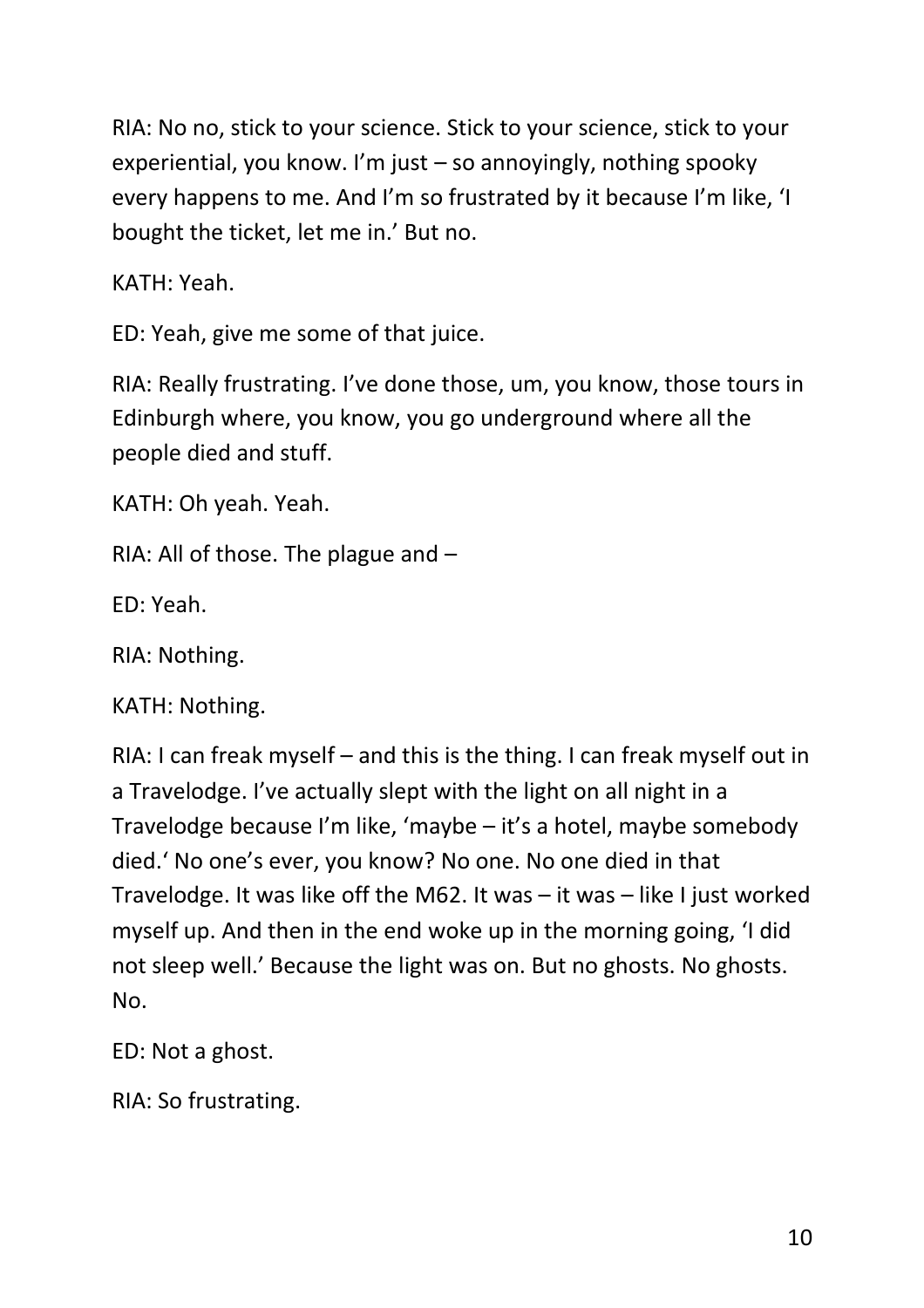ED: Maybe – is there something quite spooky in that? That you can never experience anything spooky?

KATH: Yeah, that feels like – like they're avoiding you for a reason. Like –

RIA: Well – I wonder.

KATH: Like are you the spooky thing to ghosts?

RIA: I'm quite excited for the, you know, I'm quite excited to go to the next stage. Because if I get there are they all going to be like, 'oh my god, she's arrived,' you know? Like am I something – am I – am I their messiah? Do you know what I mean?

KATH: Perhaps.

RIA: Is there something about me? Am I their –

ED: Nice, yeah.

RIA: Or – or even worse, you know? I don't know. Am I yet to be something.

ED: [whispers] 'Oh fuck, it's Ria. Ria's here. Fuck. Oh my god, Ria's here. Look everyone.'

KATH: Yeah.

RIA: Yeah.

KATH: Maybe they're all a bit sort of star struck, you know? They're like, 'oh my god oh my god oh my god, just don't – don't look at her don't look at her.'

RIA: Yeah, no. What powers will I have, you know? Do I have the power to like reincarnate – do I get to like reincarnate people? 'You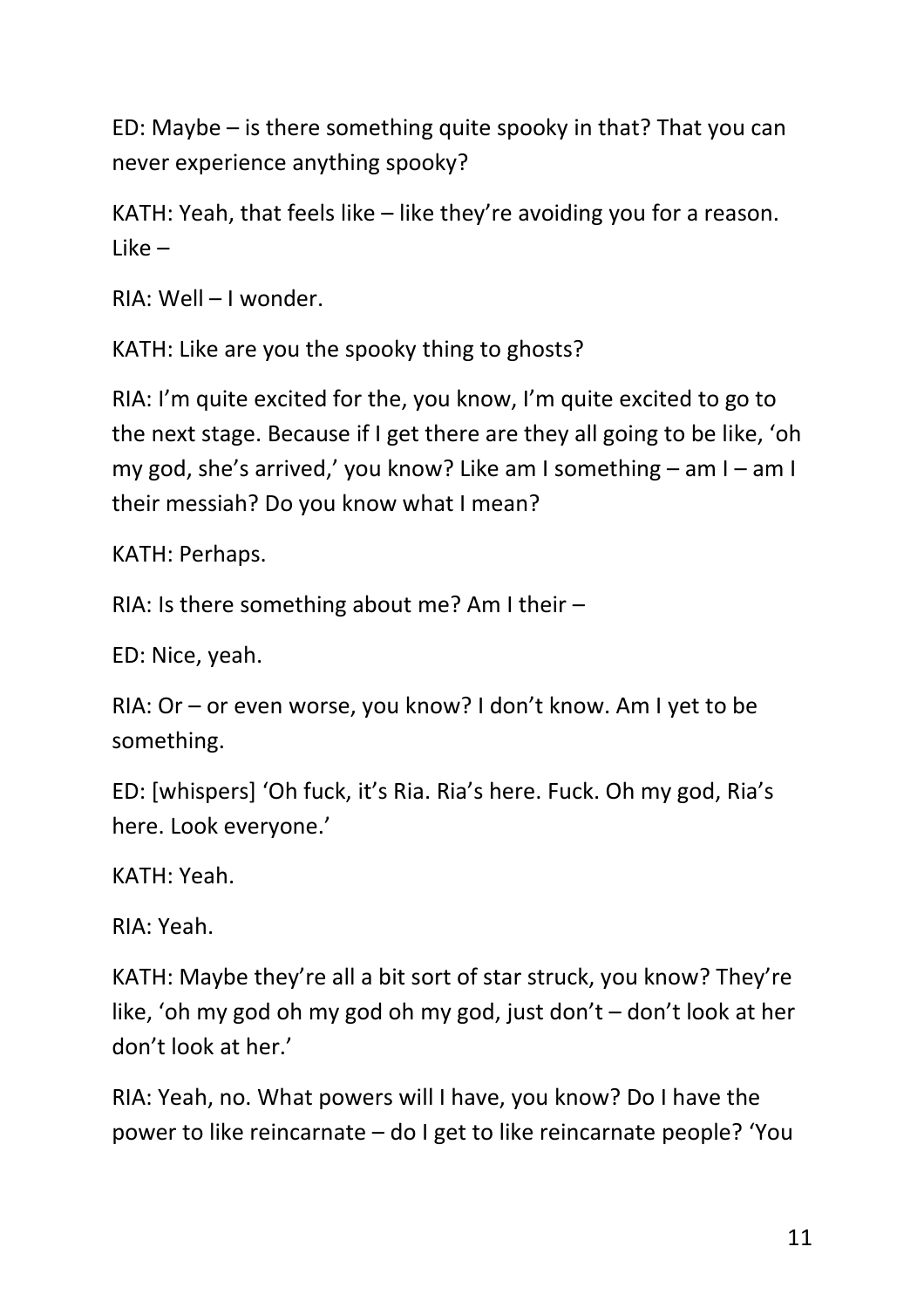might have another chance.' I have no idea. But I'm excited to find out.

ED: Really exciting.

KATH: Yeah. Well you're still in your working out stage as well, so you you know, there's time. There's time to, uh, work it all out before you, uh –

RIA: I am. I am. I'm early  $-1$ 'm in that early life stage, so anything can happen.

KATH: Yeah yeah yeah.

RIA: But we'll –

ED: In the nicest possible way, I cannot wait for you to pass on.

KATH: Just to see what happens.

RIA: Thank you. Thank you.

ED: You're welcome.

RIA: You know in the nicest possible way, I wish we could do it together so we could find out together.

ED: That would be lovely.

KATH: That's lovely.

RIA: Yeah, that's  $-$ 

 $FD: What a dream$ 

RIA: Aw, I know. Let's – let's hope someone doesn't just click in at this point.

[Spooky music]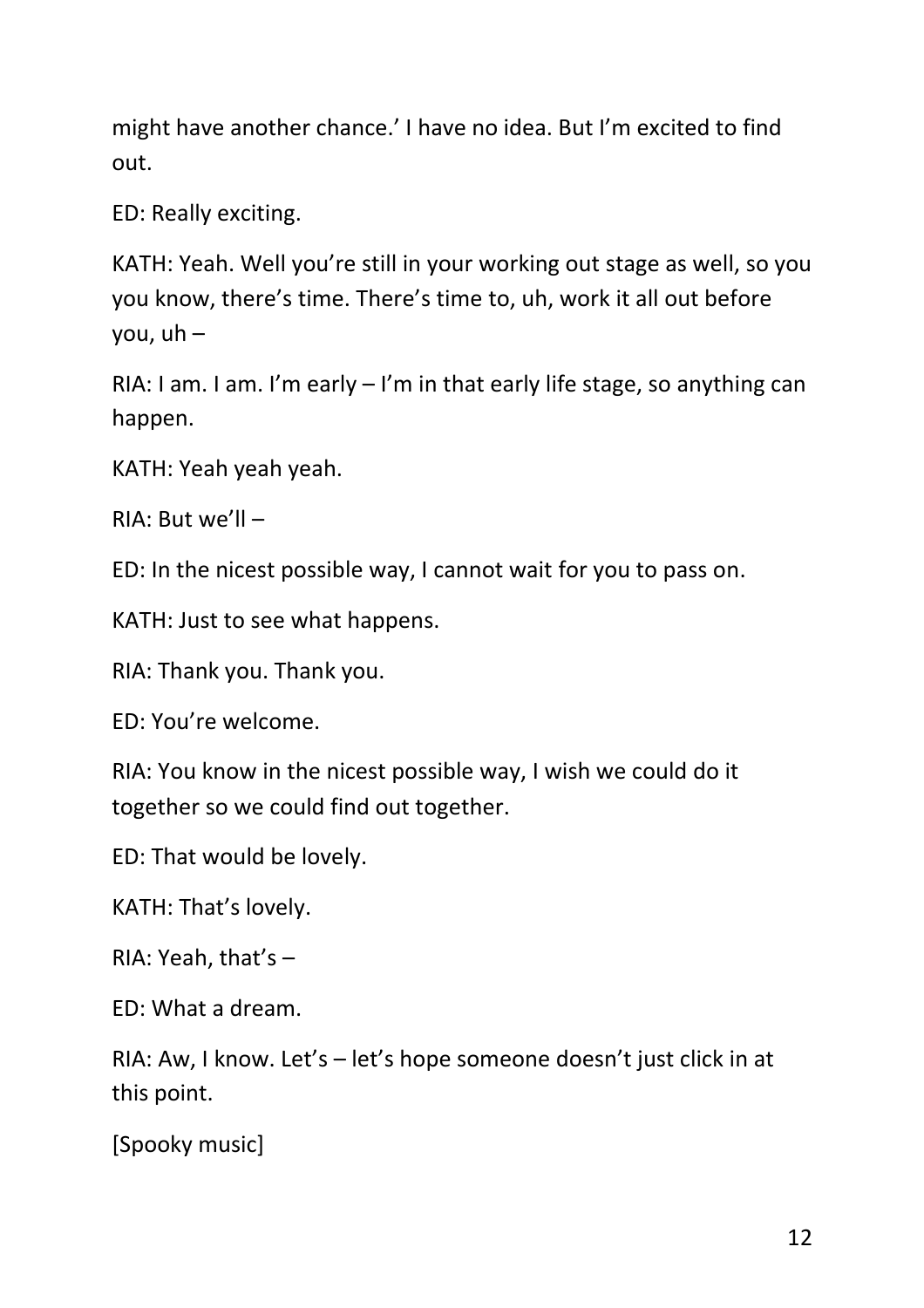[Wind sounds]

ED: Um, that's all my questioning. Kath has one question for you and then I cannot fucking wait to hear your story.

RIA: Have you two had a little peak through the hedge at the house?

KATH: Ooh, no not yet.

RIA: You haven't? Oh, okay.

ED: I haven't and I'm sort of stealing myself for the reveal.

RIA: Okay. No, that's fine. That's fine. Probably for the best. It'll be interesting. Okay.

KATH: Okay.

RIA: Alright, Kath. What's your question?

KATH: Okay so 'Goosebumps', the book series –

RIA: Love them. Loved them.

KATH: Yeah, great, right? Goose from 'Top Gun' and a real goose. Shag, marry, kill.

RIA: Interesting. Well 'Goosebumps' – do you mean – am I – are we talking about books?

KATH: The book series, yeah.

RIA: Oh, definitely marry. Definitely marry the books.

ED: Yeah.

KATH: Great shout.

RIA: Um, you know, they're with you – with you for life. With you for life.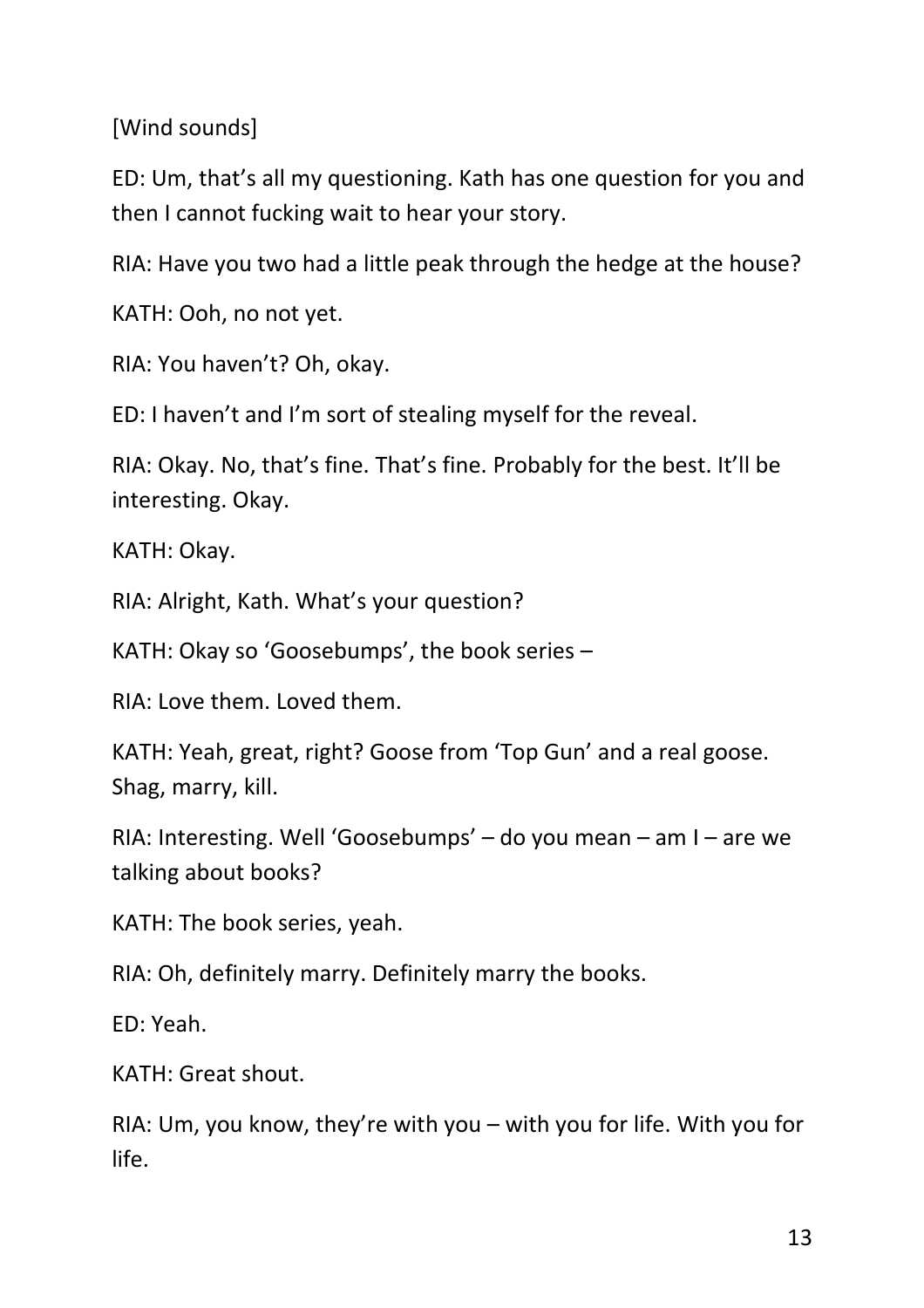KATH: Yeah, there's a lot of them as well.

RIA: And let's be honest – there is. And – and all good marriages end up being about words more than physical anything. So I think that that's  $-$ 

ED: Wow.

KATH: That is beautiful.

RIA: Well, and I mean and bad marriages end up with no words. But this is, um, yeah. Definitely marry 'Goosebumps.' Um – which – this is really quite straightforward. Uh, as cruel as it is, I do love a bit of, uh, foie gras. So it would be kill the goose, wouldn't it? It would be kill the goose. Come on. Who doesn't – foie gras – you know. But I'd use the whole goose. Like, you know, those feathers would become, you know, pillow stuffing for that – my marriage.

KATH: There would be nothing to waste, yeah.

RIA: I would waste nothing. That life would be – I would be very grateful to that goose for giving its life over to  $-$  to me and the 'Goosebumps.' And then shag Goose. I mean come on, shag Goose.

KATH: Really strong answer, that. Like –

ED: Yeah. Yeah, real nose to tail answer there. That was great.

RIA: It's just – I think everyone feels that is the only true answer to that question.

KATH: Yeah. Yeah.

RIA: It's funny, I barely eat meat anymore. But if that goose sacrifices itself, I would eat it for, you know, to make sure that it didn't go, you know, to waste.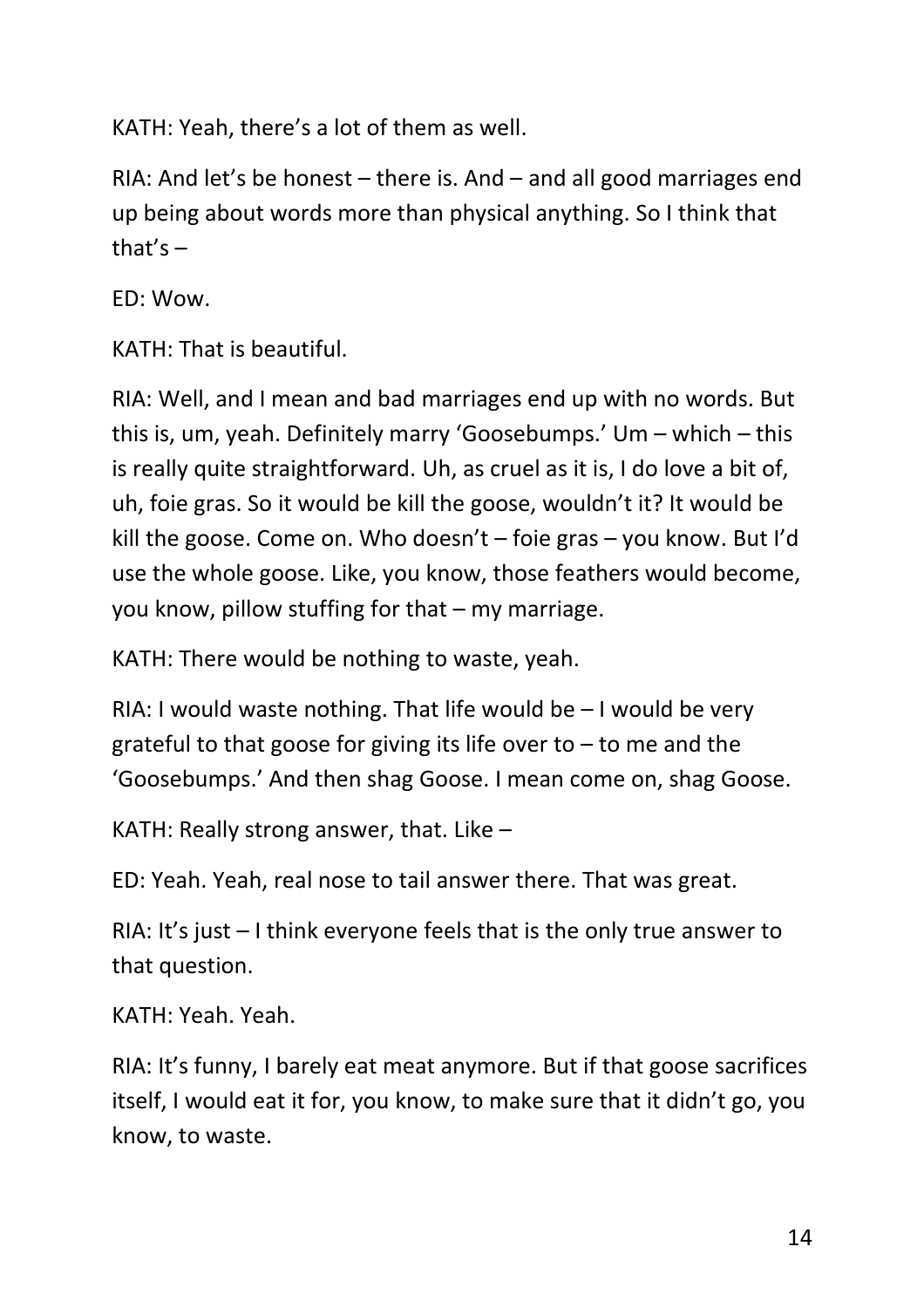ED: Yeah, if you've got to kill it  $-$ 

KATH: That's the thing, yeah. If you've got to kill it, it's  $-$  it's worse to not use all aspects of the goose that gave its life, you know?

RIA: Yes. Exactly.

ED: Candlestick feet.

RIA: Oh, I like that. Although I'm Asian. I would've just eaten the feet.

ED: Fair enough. I guess I'm vegan so I don't go – my head doesn't go to eat.

RIA: I would've used the beak like you use a mussel to like eat other mussels. That's what I'd use the – you know what I mean?

ED: Nice.

KATH: Oh wow, yeah.

RIA: You just take the beak and just – you know.

KATH: Would you eat the goose with its own beak?

RIA: Yeah, that would be nice.

KATH: That's dark.

RIA: Is it? I guess. But I'm just  $-$ 

ED: Weirdly back on board. Back on board with eating it all. There's something very very nice about that.

RIA: And then, you know, and then you put it upright and it's a nice little vase for maybe a couple of dried flowers.

KATH: Yeah.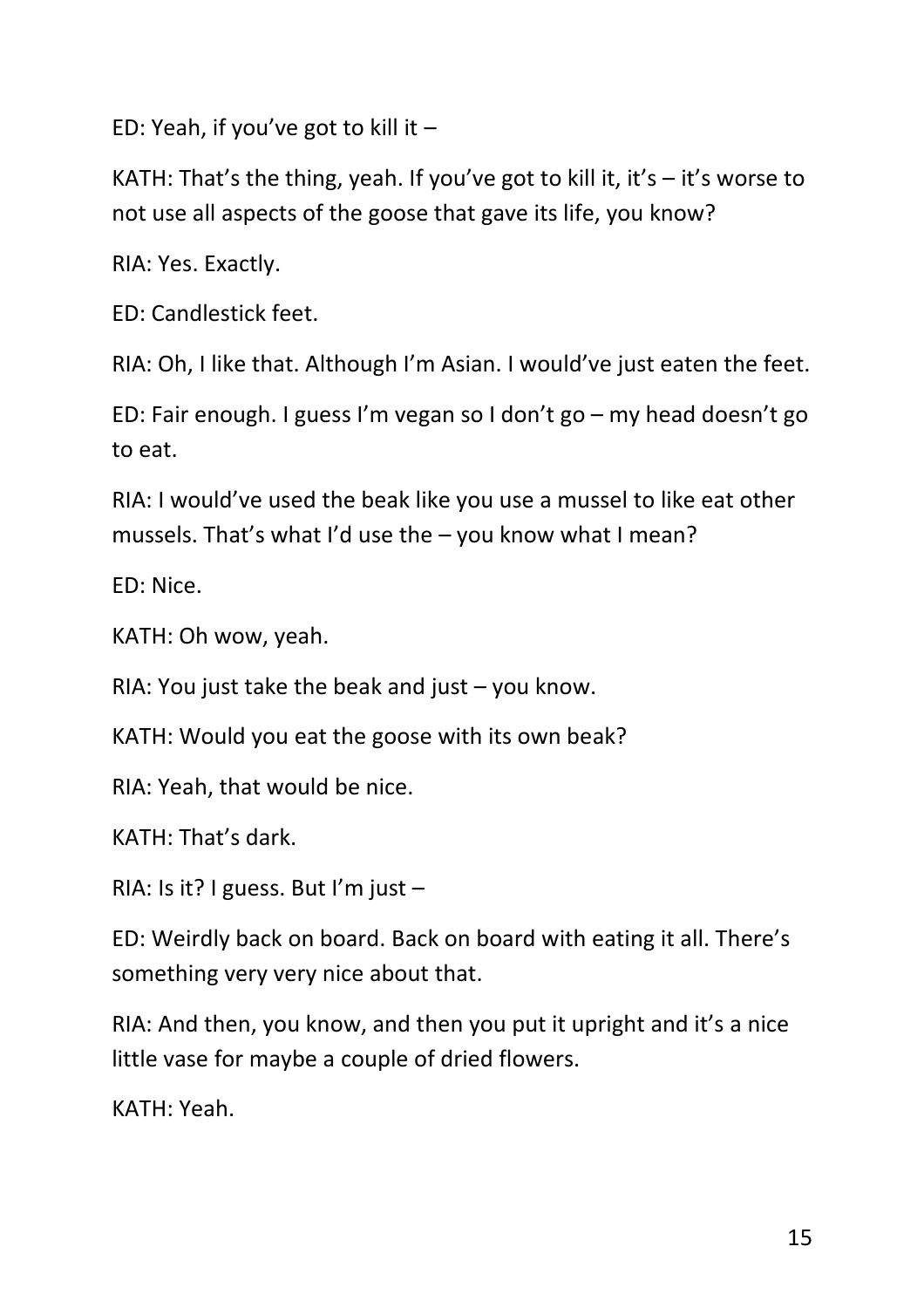RIA: I'm just trying to make sure – because you asked me to kill something.

KATH: Yeah.

RIA: Which I'm not overly okay with.

KATH: Yeah.

RIA: But if we're going to do it, let's use it, you know, make sure that that goose is well remembered.

ED: Yeah.

KATH: You know what? You're absolutely right.

ED: Weirdly this is usually sort of a hypothetical question, but we have brought a goose with us today.

[Goose sounds]

RIA: Oh wow, interesting. We should –

ED: After this has happened.

RIA: Into the – into the house. See what happens.

ED: Okay, yeah. Give it one last final day.

RIA: Yet another sacrifice. Um –

ED: Right, well we hear word on the grapevine is you've got a story about this house at the end of Sehaton Lane.

RIA: I do. It comes with a little bit of  $a$  – what's the bit at the beginning of a story called?

ED: Prelude?

RIA: Yeah, alright. Let's go with that. Prelude. That sounds like –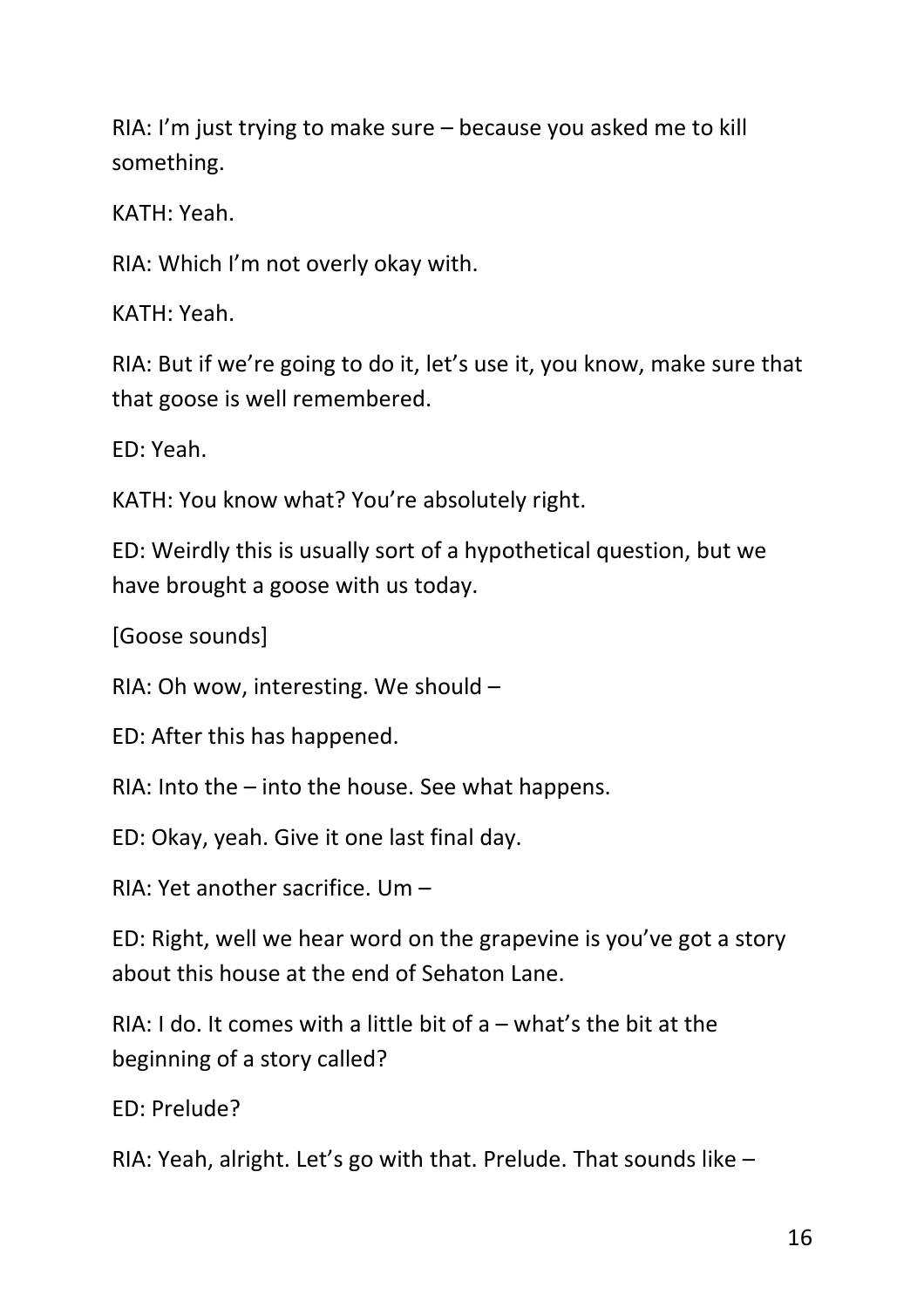KATH: It's not an epilogue. That's the end, isn't it?

RIA: That's the end.

KATH: Yeah.

RIA: Prelude, that's not what you up your wazoo, is it? That's not the medicine. No, that's a quaalude. Is that a quaalude?

[All laugh]

KATH: There were so many words that I enjoyed then. Up your wazoo. Yeah. Yeah.

ED: Wazoo was a highlight. Um, yeah, that's a quaalude I think. Prelude is the  $-$  is the beginning.

RIA: Yeah, right.

KATH: All I know out of that is wazoo. That's all I took from that, so –

RIA: Well I've got all of those things here.

KATH: Amazing.

RIA: There's a bit of  $a - bit$  of  $a - bit$  at the beginning. And then the story. Just to sort of set stuff up for you.

ED: Right.

KATH: Perfect.

RIA: Um, and while I tell the bit at the beginning, you could both, if you wanted to, look through the hedge.

KATH: Okay.

RIA: But that's up to you. It's up to you.

ED: I'd love to. I'd love to.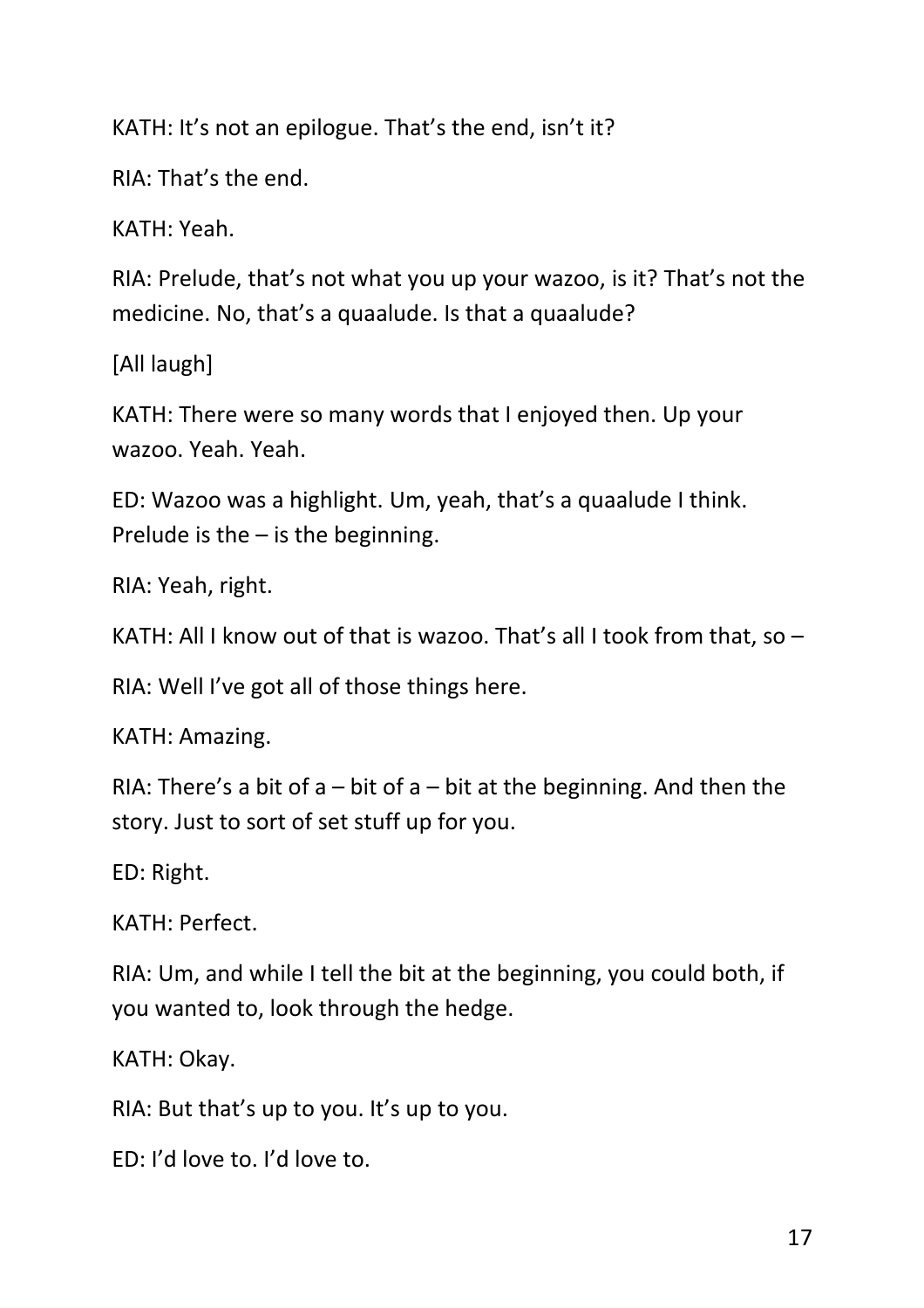KATH: Okay. Okay. Alright, yeah. I'll have a peak.

RIA: Here we go. Shall I just start?

ED: Absolutely, yes please.

KATH: Go for it.

ED: I'm so excited.

RIA: Okay. Alright This is called Forever Home: The Empty House on Sehaton Lane.

[Spooky music]

[Ominous low humming]

RIA: In a quiet, leafy neighbourhood at the edge of Spooktown is a winding street lined with gentle wooden giants so fat with foliage that the sun rarely kisses the pavement. As such it was named Sehaton Lane. Now the houses on Sehaton Lane were built at a time when land was abundant and time was plentiful. And as you travel along the lane from west to north, you would be forgiven for thinking that each house is more structurally complex than its neighbour.

For it is true. It is said that no sooner had the architect completed one specimen that his ambition to best his own best work led him to create with increasing intricacy, each neighbouring construction culminating with the impressive edifice at the end of the lane. Now due to its location at one of the northernmost points of not just the lane but the town itself, and its relationship not just to the trees but to the shade they cast, one could also be forgiven for thinking that the house, not content with already being the most architecturally ornate in the neighbourhood, was growing, despite construction having been completed at least a couple of centuries since. And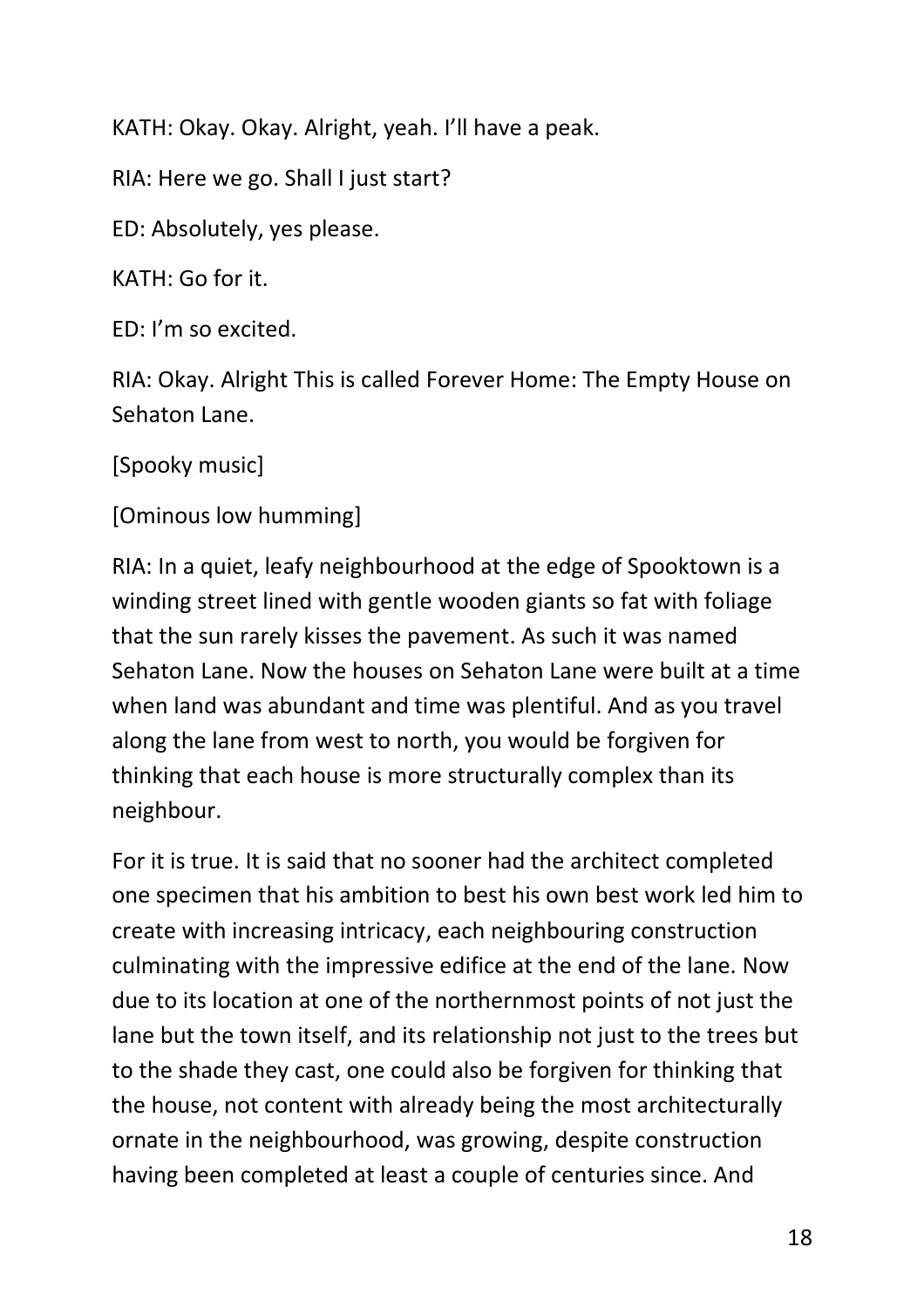certainly if you stand upon the tips of your toes as you peer over the thick hedge that has grown recklessly in the front garden, and only in certain light, when light is permitted entry by the lane's oaken centennials, you might even see a turret that just wasn't there the day before. Or if you stare really hard, a window that is a pane wider than when you first looked a moment ago.

Whether it be the light, your memory, or indeed the house itself, the residents of Spooktown all agreed upon one thing: no two people have ever described the same house. Quite the arguments have erupted over the years as to whether the house has two stories or three, four turrets or five, wooden or wrought iron balustrades. Friendships have lived and died, lovers have married and divorced, and careers have ended over as little as whether the chair on the porch rocks [creaking] or swings.

So as such it stands empty. Quite when it was last occupied nobody knows. Or even who the last tenants were escapes town folklore. Nonetheless the one feature which, if anyone ever thought to discuss it, everyone would be pleasantly surprised to find they agree upon, is the sudden appearance of a freshly-painted 'for rent' sign hung like a guilty man [creaking] from a stake in the unforgiving hedge. Do you want to look through the hedge?

ED: Yes, please.

KATH: Oh my god.

ED: You're kidding me.

RIA: It'll be interesting to see what you see.

KATH: Yeah, so I – it looks like a sort of nice sort of three storey like –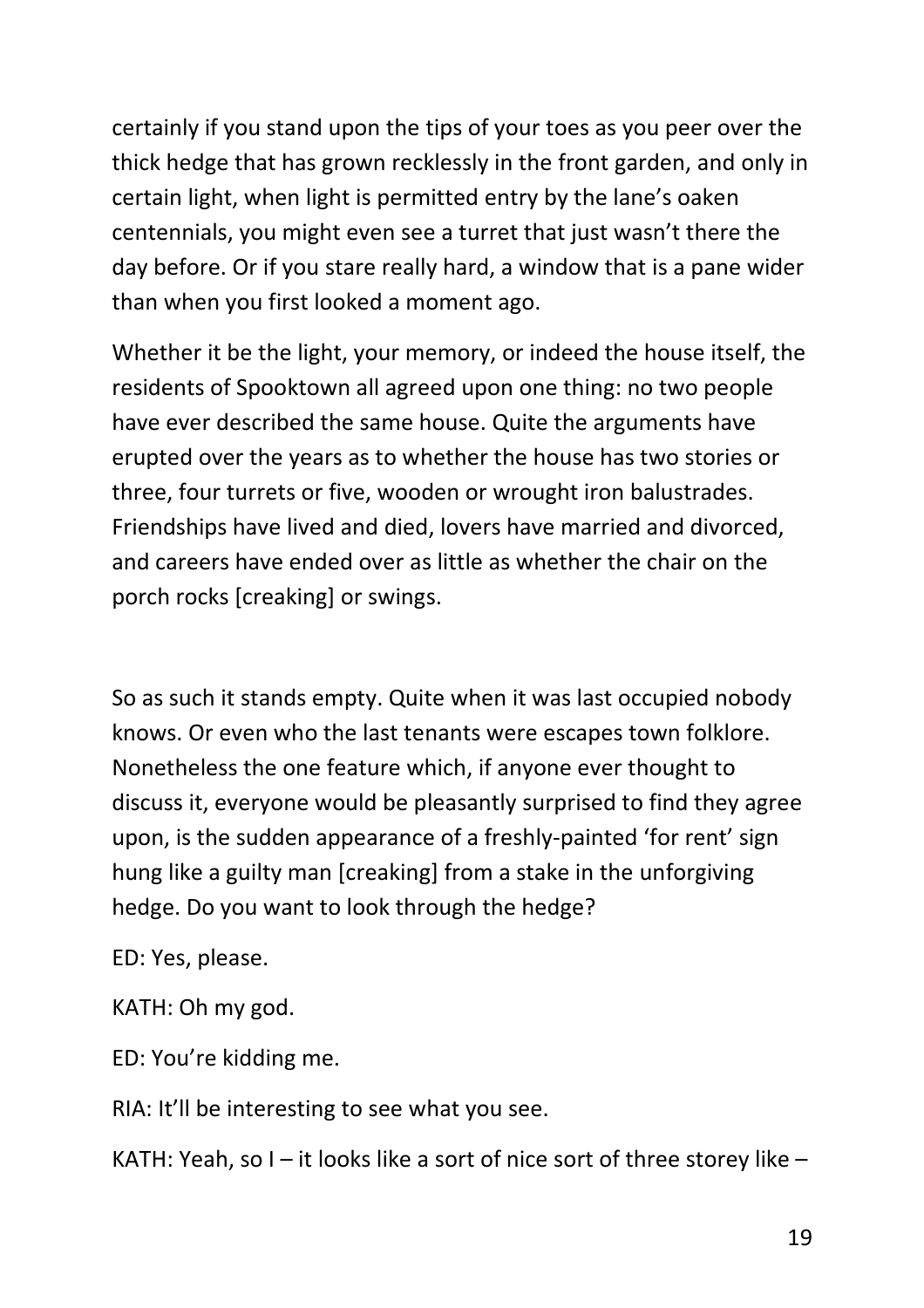ED: Two storey, Kath.

KATH: No, it's three storey. Uh, swinging, um, like a swinging chair on the –

ED: Are you counting the  $-$  are you counting the ground  $-$  ground floor, second floor?

KATH: No, like ground floor, second floor, third floor. And then it's got like a turret and –

ED: Then another turret.

KATH: No, just  $-$  just the one.

ED: What are you talking about?

KATH: Go and have another look.

ED: What's going on here, Ria?

RIA: Well, interesting. Alright, I'll continue, shall I?

KATH: Yeah, okay.

[Ominous low humming]

RIA: Tom and Lucy were not spontaneous people. But for some reason, and they saw it as a sign that they should, they both decided on the same day without consulting each other that it was time to make a change. Tom by quitting his job as a lawyer in the city and Lucy by not renewing the lease on their flat had set into motion a plan that unbeknownst to them had been decided for them long before they thought they had decided to do it themselves.

Packing the last of their portable goods into the back of their Toyota Corolla, they hit the open road [car revving] and drove until their stomachs growled. Having refreshed themselves with service station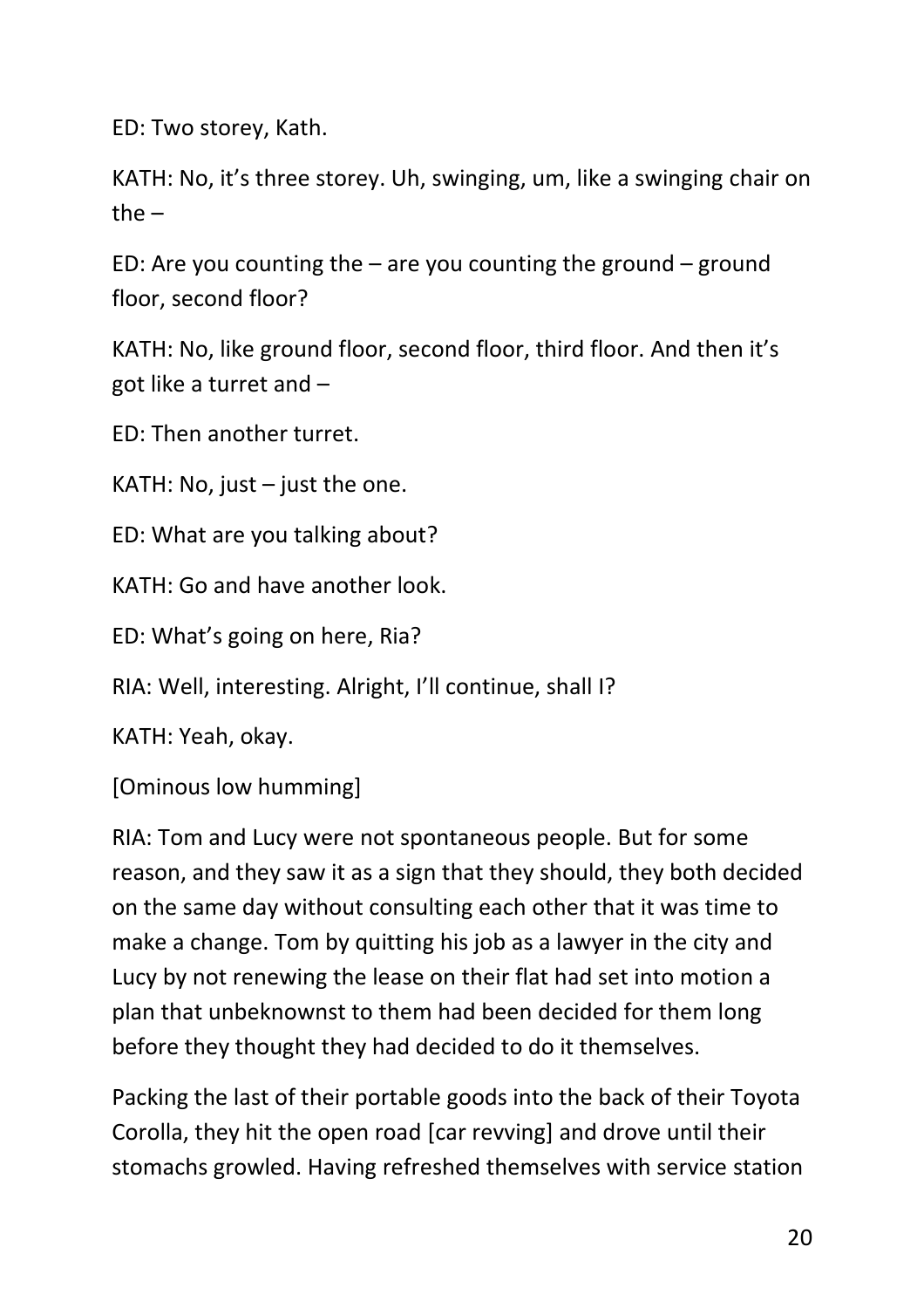sandwiches, they got back into their cars and drove again. This time on less open back roads, taking lefts when the lights were green and rights when they were red. [car skidding] And while occasionally they joked they would end up back where they started, it soon became clear that that might never be the case, as the traffic lights became more irregular, the roads grew progressively narrower, their surroundings more unfamiliar, and the trees more… attentive? [ominous low noises]

'That's a strange word to use,' laughed Lucy.

'Nevertheless,' said Tom, 'that's exactly what they seem like. Like they're paying us particular attention.'

And so they came upon Spooktown. They entered from the east, slowing right down, not just because of the sign politely asking them to watch their speed, but because the town seemed to warrant a paying of respects. It was dusk. Many of the shops were already closed. [car skidding] And as they drove this way and that, they suddenly found themselves on the edge of town, outside the most beautiful house Lucy had ever seen.

'Tom,' she breathed, staring at what little house she could see between the ever-closing gap in the hedge, barely held agape by the rickety front gate. 'This is why I gave up the lease on our flat. We were meant to live in this house.'

Tom stared intently at the house. He must be tired from driving, he thought. The house keeps… undulating.

'It's available for rent, let's see if we can have a look around. I think I see the estate agent in the window.' Lucy chattered excitedly as she undid her seatbelt, [clicking] opened her car door, [door opens] and bounded out. [shuffling]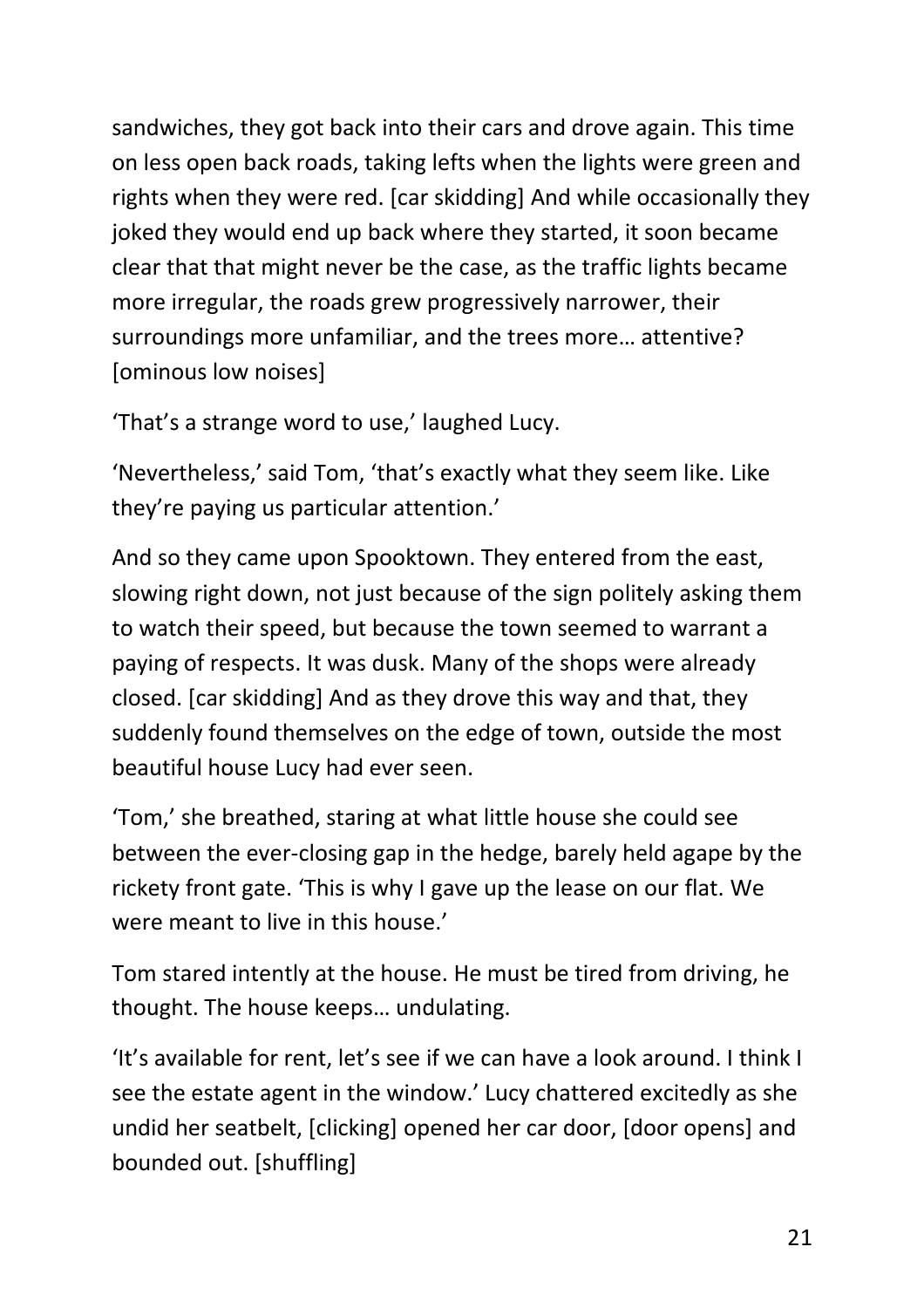Tom cleared his eyes and looked again. And indeed it was just possible to see a figure standing near the front window, silhouetted by the glare from the bare bulb in the ceiling above her, a clipboard in hand. She looked like she was expecting them. As they climbed the porch steps, the door opened as the woman glided over from the window to greet them.

'Come on in,' she said, smiling. 'You must have had a long drive.'

Lucy was already deep in the house exclaiming at the beautiful detail of the woodwork, the quality of the workmanship, and how hard it is to find solid oak floors.

Tom followed wearily behind. Something wasn't quite right, but he couldn't put his finger on it. Perhaps he was just tired. But how did he enter and leave the dining room back into the living room without turning around? It was as if the house had wrapped around on itself to deliver him back to where it wanted him to be. But that would be crazy. Houses don't bend. Houses don't think. He walked to the back of the house and stared out the window. It was almost completely dark by now and he could just about make out at the end of the pleasantly large garden a set of swings, one of which was swinging. [creaking] Not with the wind, though. The trees in fact were making a point of standing particularly still. No, it was swinging as if someone was swinging on it.

'The swing,' he said to the room.

'Oh, those,' said the realtor, who was very suddenly at his shoulder. Tom jumped. 'Yes, they're very popular with the children.'

'The children?' He thought. 'What? Do you smell barbecue?' He suddenly said out loud, turning to face her. But she was no longer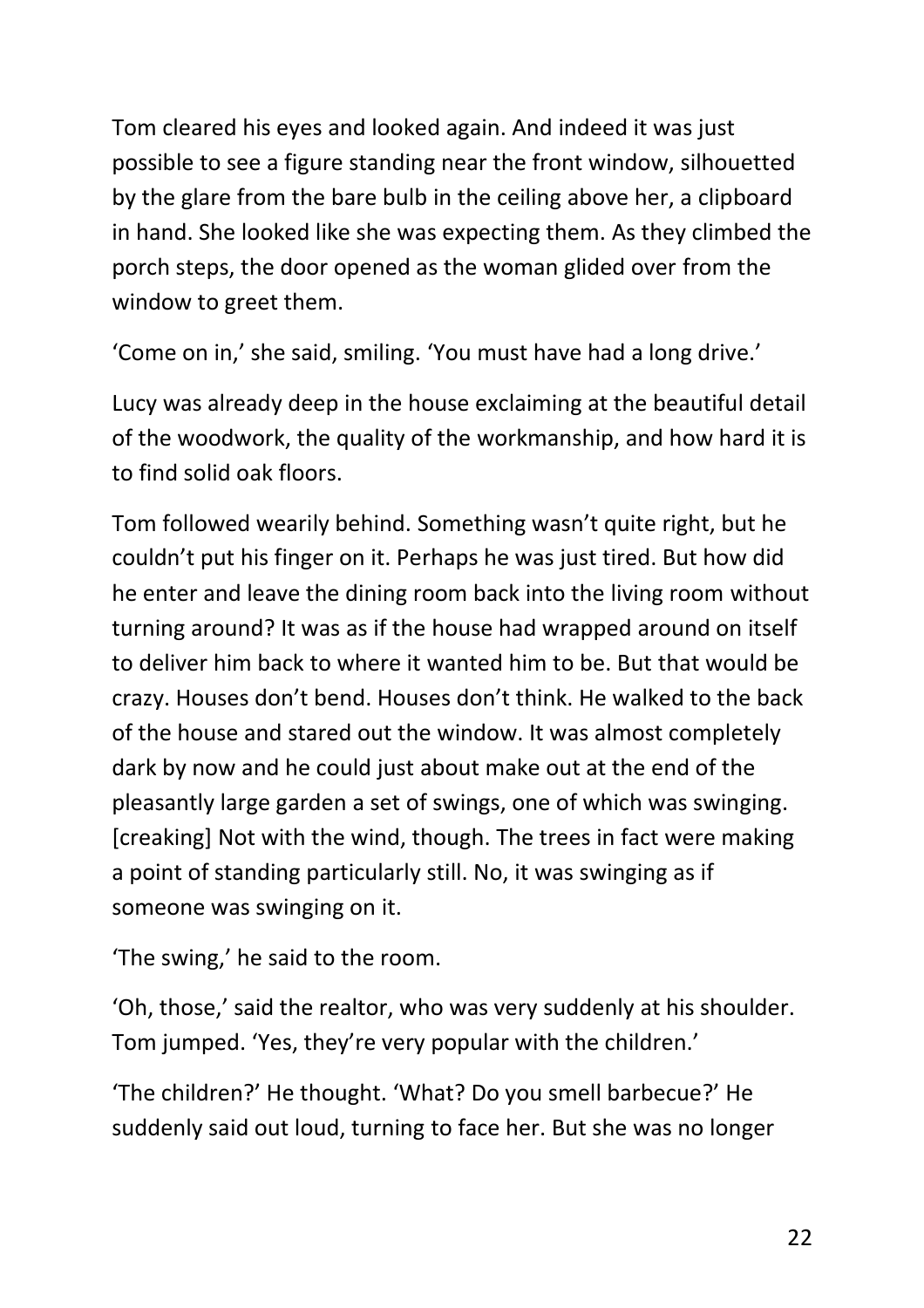there. Instead she was already in the middle of the house, walking up the large wooden staircase leading to the first floor.

'Oh yes, the house has built-in barbecue on the patio. It's very popular with the residents,' she chirped. 'Come and look at the bedrooms. See which one takes you.' Tom followed her up the stairs which were, he had to admit, beautifully crafted.

```
'Hey Lucy, where are you?'
```
'In here,' she called from down the hallway and around the corner. 'Come look at this room.'

Tom followed the strange woman down the corridor, passing empty room after empty room. [heavy breathing] The design of the house on the inside was fascinating and impressive. Despite looking fairly square on the outside, which you would expect most houses to be, from the inside it was clear that no two bedrooms had the same view. Each window had a completely unique vista, as if the aim was to provide a completely different experience for each room's occupant.

She turned the corner and so did he. There were only two rooms in this wing. Lucy was in the far room on the right. But as he passed the first room, he yelped and almost jumped [gasping] out of his skin.

Just like all the other bedrooms they had passed, the door to the room was open. And inside was a lone, standalone wardrobe against the wall between the two sashed windows. On the door of that wardrobe was a full-length mirror, and he could have sworn he saw a family of faces staring at him from the mirror on the closet door. And not just staring, beseeching him with their eyes. The father was shaking his head vigorously while the mother was silently crying. The children were stony-faced, as if they had given up hope. His heart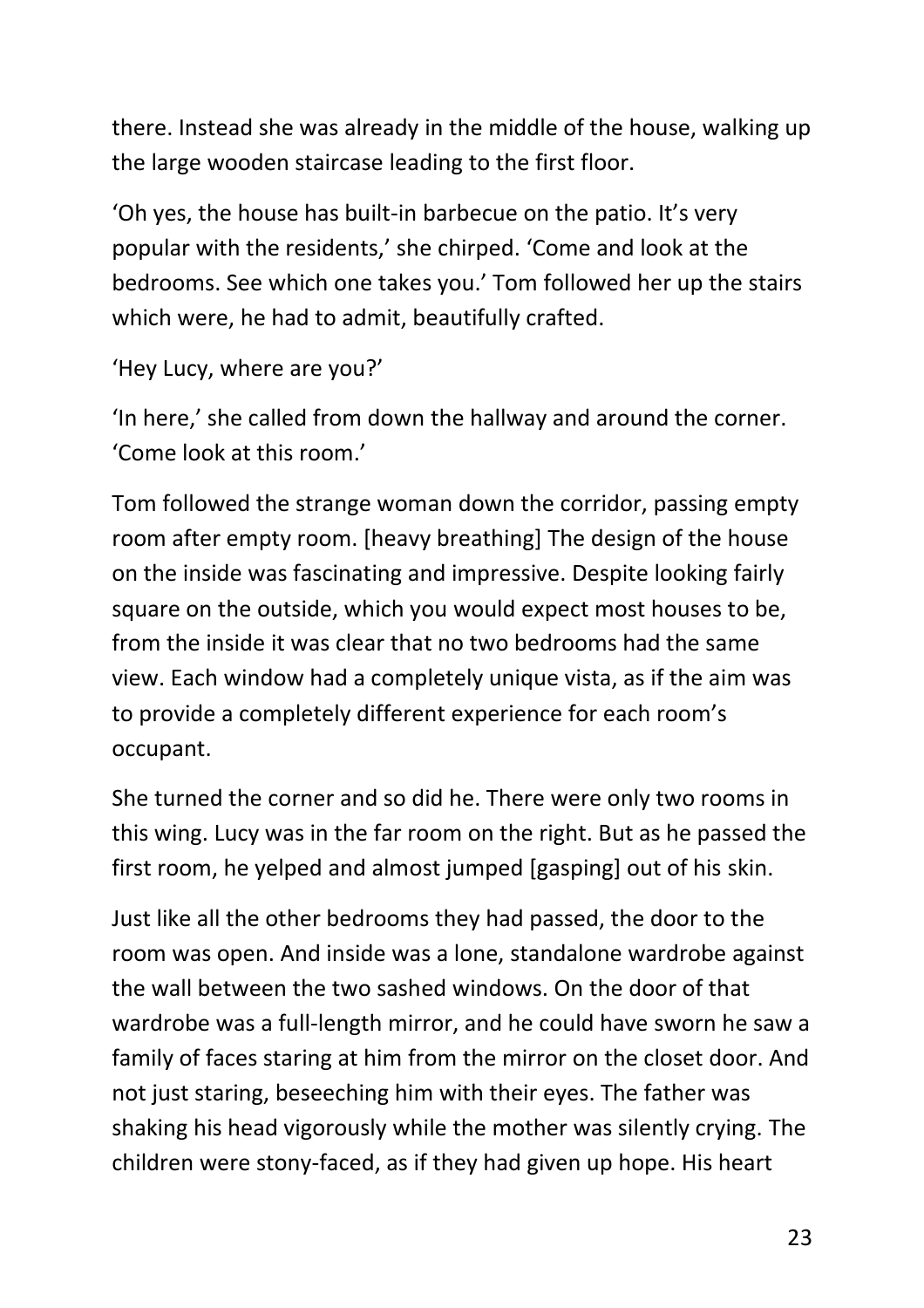raced in his chest as he stood just past the door, trying to catch his breath. He wasn't sure what he wanted to do next. [heavy breathing] Should he continue on to Lucy and that woman? Or should he go back and double check what he thought he saw? Perhaps there was a piece of art on the opposite wall facing the mirror. Yes, that makes sense. A rather graphic piece of art, but most likely a removable, stick it in the attic, replace it with a picture of sunflowers piece of art.

Having satisfied himself with that explanation, he decided that he didn't need to double check the room just now. He could do it on the way back out when Lucy was with him. Perhaps they could view the room together. Or better yet, perhaps they could view it another day. Or not at all. There was definitely something not right about this house. He continued towards Lucy, but wait a second. She was no longer in the last room on the right. Somehow she was in the room across the hall. But when they turned into the corridor there wasn't a room across the hall. It was a dead end. What the hell was going on here? It was time to leave.

'Lucy, it's getting late. We really should let this nice lady get back to her family,' he said rather urgently, entering the room.

'Tom, what took you so long? I've been dying to show you this room. Isn't it gorgeous?' Gorgeous wasn't quite the word he would use. Unsettling is what he would use. Because he would swear that the room they were standing in on the first floor was directly above what was the garden patio he was looking at earlier. But earlier there definitely wasn't anything above the patio. He rushed to the window. There were the swings he saw from downstairs. No longer swinging, but they were definitely closer to the house than he remembered from downstairs. As if the garden had shrunk or the house had grown.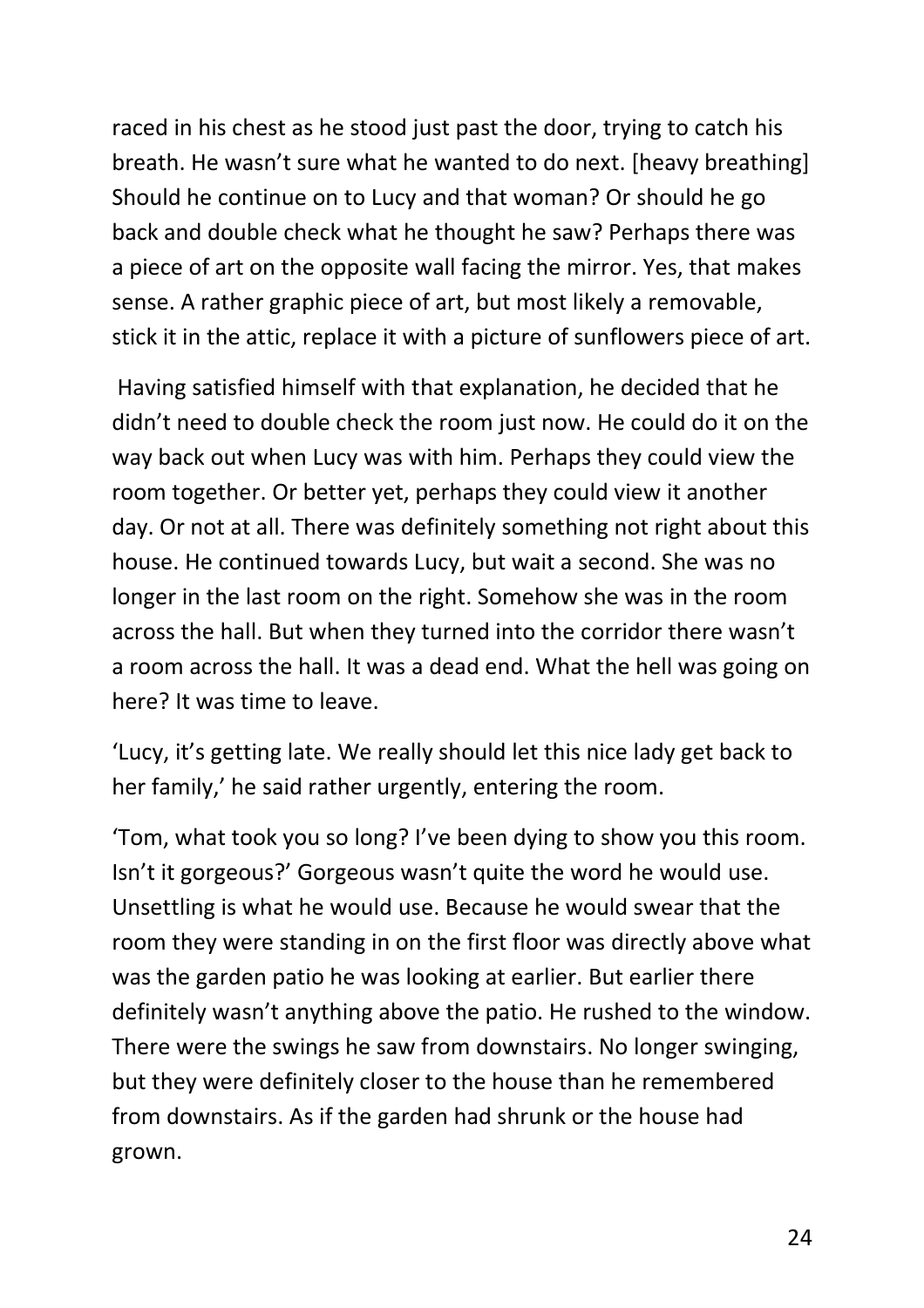'Lucy, I think we've seen enough,' he said, turning back to her.

'Oh, I knew you would feel the same way,' said Lucy, excitedly clutching at a stack of papers. 'That's why I signed the lease right here and now. We can move in right away.'

'Consider yourselves at home,' said the strange estate lady, who had been standing quietly by the door all this time.

Tom paled. 'What do you mean you signed the lease? Without even letting me read it? I'm the lawyer for god sake, Lucy.'

'I know but this house was just calling to me and it's so perfect for us. This could be our forever home.'

'Could be?' Said the estate agent as she started to leave the room. 'I'll leave you two to it,' she murmured as she shut the door behind her.

Tom grabbed the contract from Lucy and frantically started flicking through the pages. [flipping paper] 'Oh god, oh god, oh god,' he cried, 'Lucy, what have you done?' But Lucy didn't answer. She was too busy staring at the wall. A wall where the door used to be.

The residents of Spooktown rarely had anything to gossip about. And today was no different. Having exhausted their thoughts on the weather and politics and great-aunt Bertha's rheumatoid arthritis, they toyed with the idea of mentioning that they didn't realise the empty house at the end of Sehaton Lane had a mezzanine over the back patio. But thought better of it, in case they had to avoid shopping at the butcher's for the foreseeable future because the butcher was adamant the living room was in the front of the house, not the back, and certainly not the back and the front. Once over lawn-ball someone almost brought up that they saw lights in the house a couple of months back, but thought better of it in case it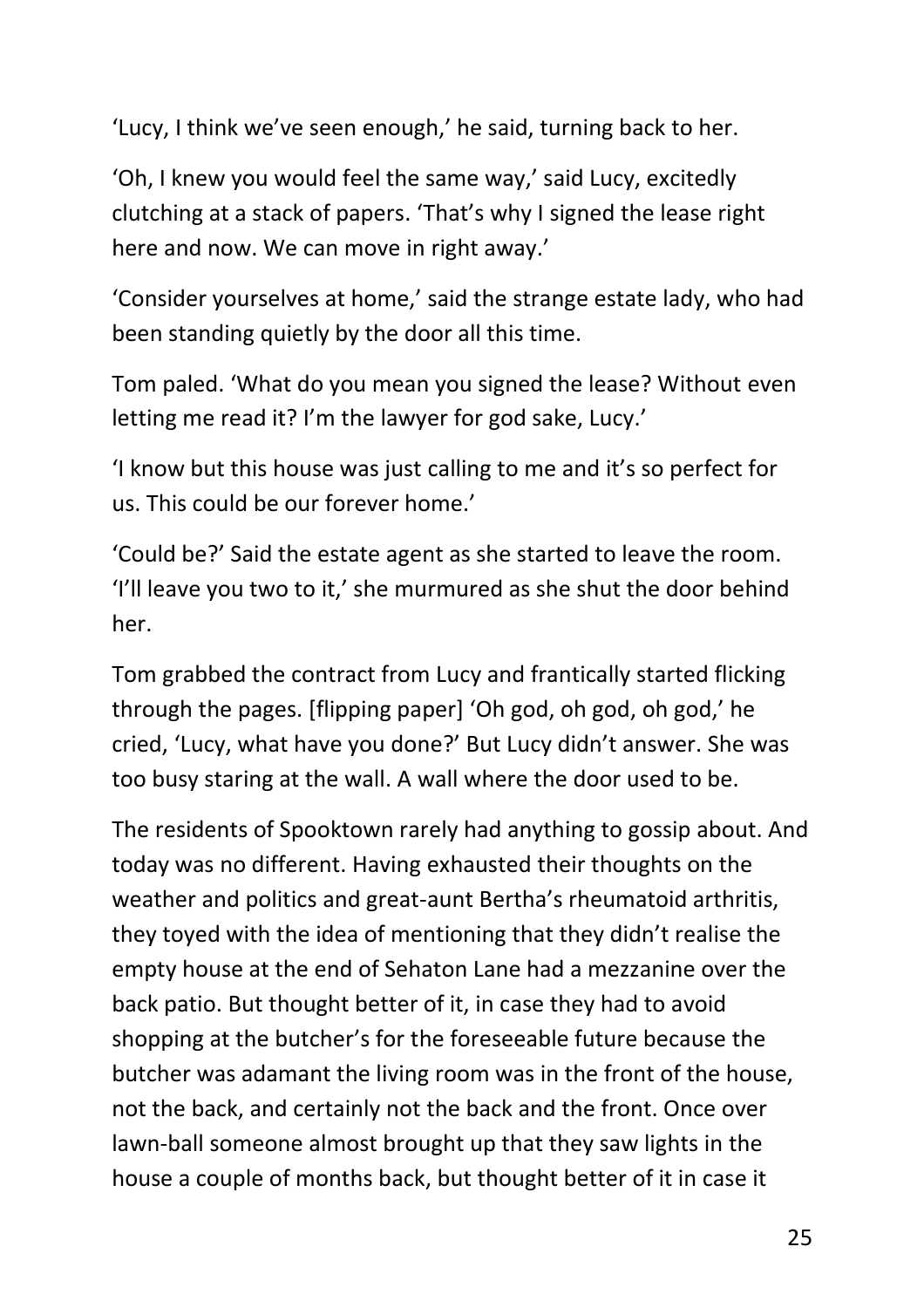started an argument again over how that missing family from two towns over was probably, definitely squatting there. Despite there being no sign of them or the children, or indeed anyone ever coming or going. Nonetheless the one change, which if anyone ever thought to discuss it everyone would be pleasantly surprised to find they did agree upon, [creaking] is that the ever-swinging 'for rent' sign, which hung from a stake in the unforgiving hedge, was no longer there.

[Spooky music]

ED: Wow. [shivers]

KATH: Fuck.

ED: Right.

KATH: Right, so, um – well it's interesting. So there is – there is actually the abandoned, uh, Toyota Corolla. So that stacks up straight away.

RIA: I was wondering if that was what I'd parked next to in that car park.

ED: Interesting, yeah.

RIA: Which I thought, 'no, surely if it was theirs it would be outside the house.' But – yeah.

KATH: But no, there is – I know there is – there's an abandoned one in the car park. It's been there for ages, hasn't it?

RIA: I thought if anything my car would be safer next to that car because it was full of stuff, you know? It had all of those like cheap bags that you get from those 99p shops, you know? Those big ones.

KATH: Yes.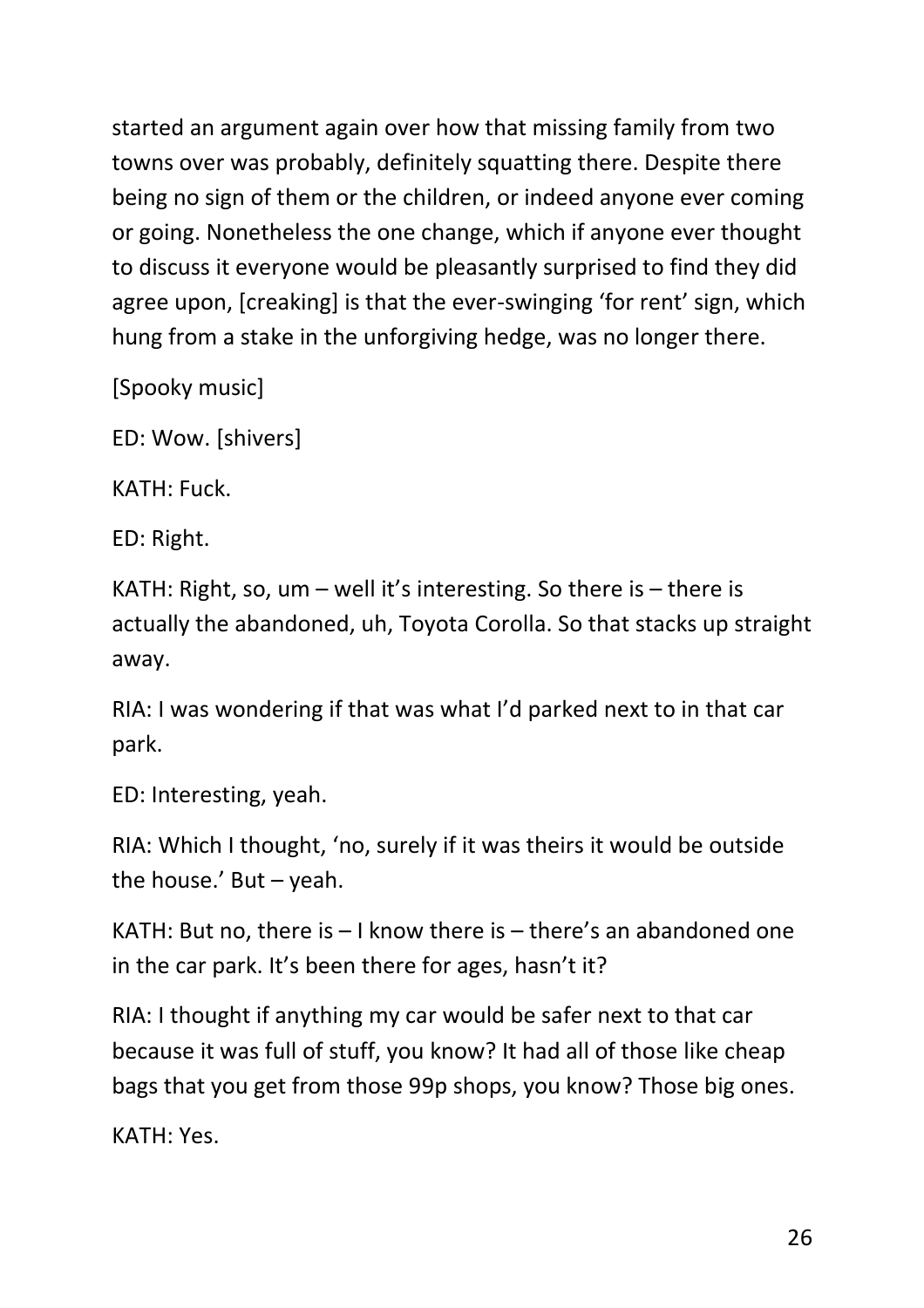ED: Yes yes yes yes.

RIA: Yeah.

KATH: Oh yeah, everyone knows about that car. Like it's sort of like a, 'huh, the Toyota's there.' Like no one's –

RIA: Isn't that strange, yeah.

KATH: Weirdly no one's robbed it. I don't know why.

RIA: But do you know what? And no one can tell me how long it's been there. It's just sort of like a fixture.

ED: No.

KATH: Yeah.

ED: It's  $-$  it's  $-$  I think it's number five or six on the, uh, 'best things to view', uh, TripAdvisor.

KATH: From TripAdvisor. Yeah, it is. Yeah.

ED: Spooktown. Yeah. The abandoned car. Yeah.

RIA: Oh wow.

ED: Yeah.

RIA: Okay.

ED: Yeah. So sort of, you know, on bank holidays and stuff like that people will gather around it.

RIA: They do.

KATH: Yeah, it's a good little, uh, good little, you know, gets people into the area.

ED: Yeah.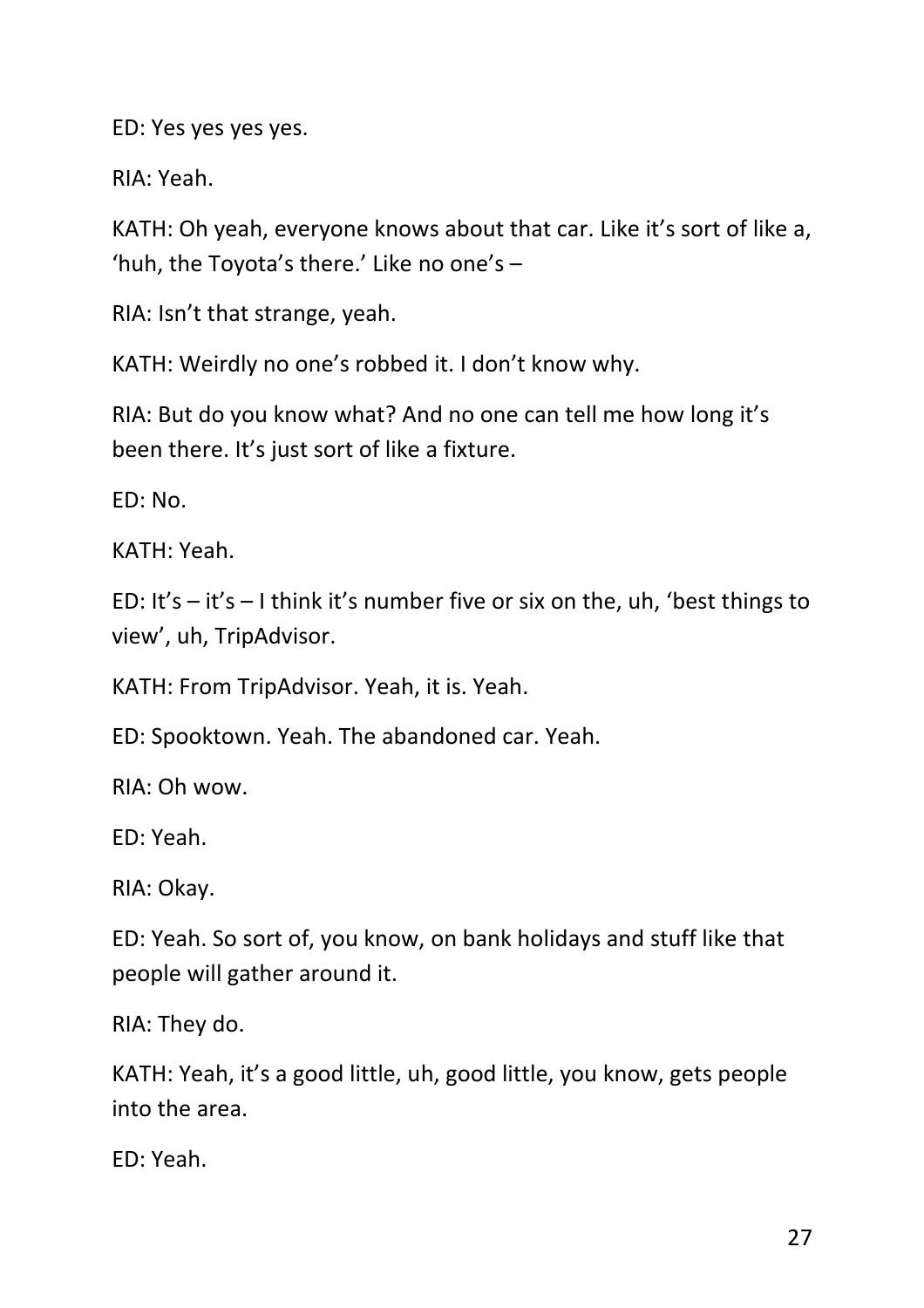KATH: It's a good thing to have, really.

[Spooky music]

ED: Should – Kath, should we have another look though the hedge?

KATH: Uh yeah. I mean –

ED: So we know exactly what we're talking about.

KATH: Yeah, okay, okay. Yeah, I mean –

ED: A little peek through.

KATH: It's – it's a nice house. It does look nice.

RIA: It's beautiful, isn't it? I mean it's just –

KATH: Yeah, really nice house.

RIA: It's like we don't have those skills anymore. And you know, there are very few people that can do that kind of work these days.

KATH: Yeah, no you're right actually. You're right.

ED: Yeah, it's a lost art, isn't it? Making a nice house.

KATH: I mean is it trespassing? I know the 'for rent' sign's down. Is it trespassing if we go in? Are we allowed to go in?

RIA:  $I -$  do you want to risk it?

KATH: Well how are we supposed to know if this happened if we can't go in and sort of –

RIA: What if we go around the other side and see if we can see if there's a mezzanine over the patio?

KATH: Great shout.

RIA: That's unusual, isn't it?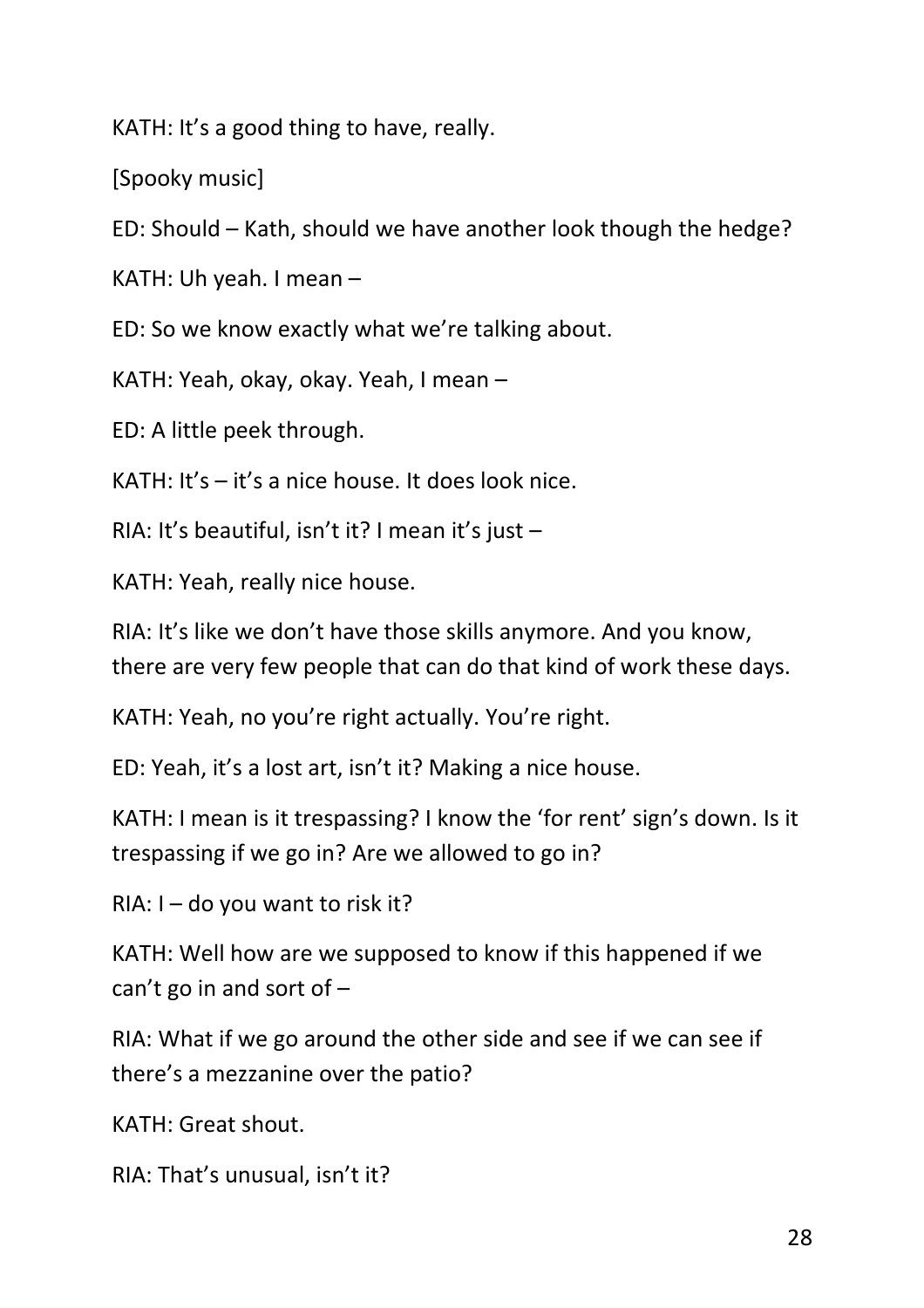ED: That's a great shout.

RIA: To have like – to have your house overhang your patio.

KATH: Yeah. Yeah, okay.

ED: Yeah, it's very, um, sort of Eastern Bloc brutalist architecture to have  $a - a$  jutting out mezzanine, I think. Um, it sounds lovely. Let's go and have a little check.

KATH: Okay.

ED: Just walk around the, um, walk on the outside. [clicks tongue] Come on! Just getting the goose coming with us. Come on!

[Goose sounds]

ED: Okay. Oh, so there's not – there's not the mezzanine.

KATH: There is a mezzanine. I see a mezzanine. Yeah.

RIA: There is. Yeah.

KATH: Could you not see the mezzanine?

ED: Maybe I don't know what a mezzanine is, then.

KATH: Perhaps, yeah. No, there is one.

RIA: It's sort of like – it's sort of like a bee's eye, isn't it? Like none of the windows quite – like the wall is straight but none of the windows quite point in the same direction. But they – it's very odd. It kind of reflects the light. You can't see in. I mean it's clearly empty.

KATH: Well that's what I think we can  $-$ 

ED: It reminds me of Gaudi.

RIA: Oh.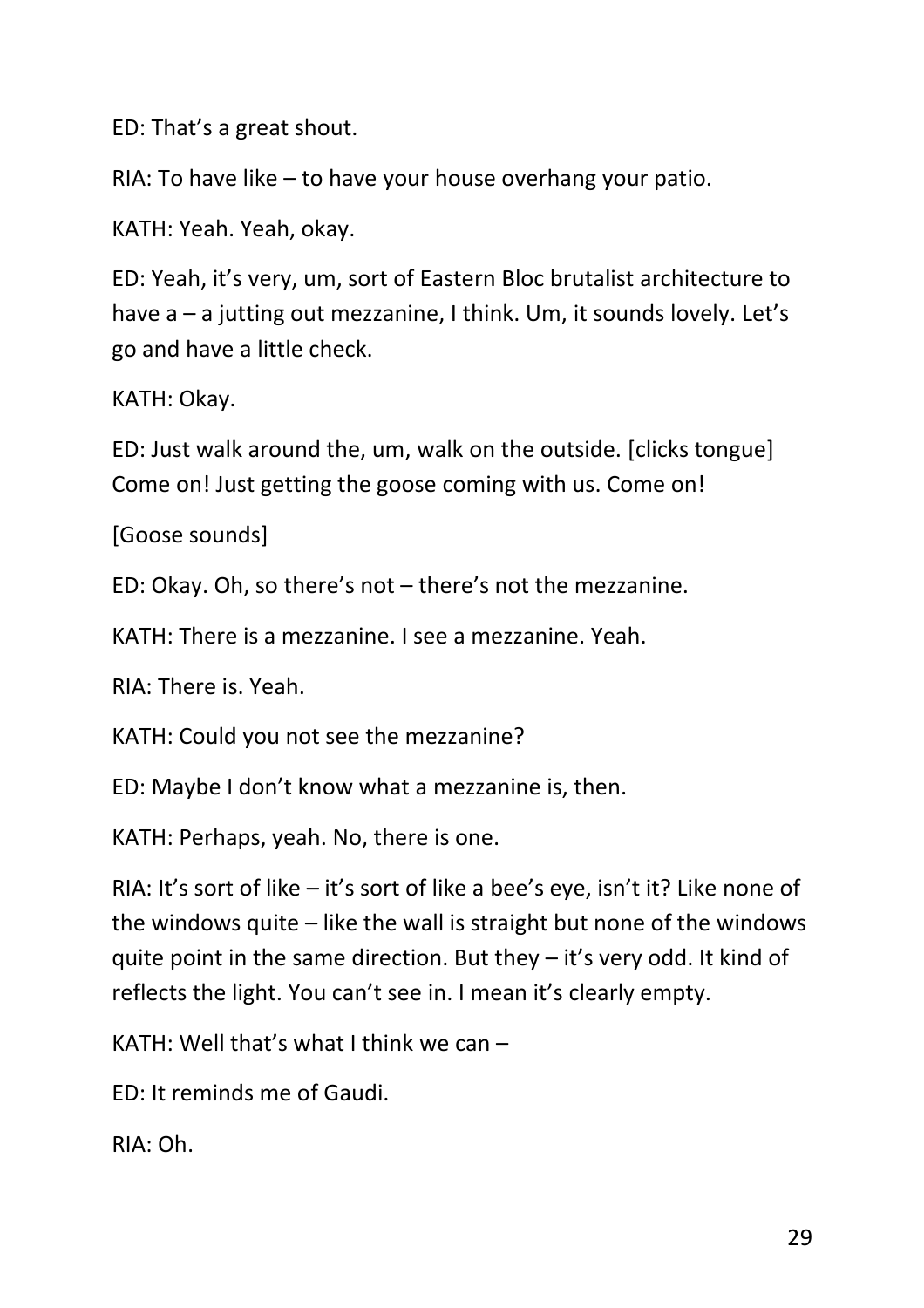KATH: Oh, is that where the like –

ED: Do you know what I mean?

RIA: Interesting.

KATH: That – that lad that paints all the wonky stairs, uh, like stairs all over the place? Is that Gaudi?

ED: No, that's – that's Escher.

KATH: Oh, that's who I'm thinking of.

ED: It reminds me of Escher as well.

KATH: It looks like Escher to me.

ED: It looks like a Gaudi-Escher.

RIA: I love the turrets.

ED: The turrets. Um, yeah, I think it's weird to have an odd number. I think it's weird to have five.

KATH: What do you mean? There isn't five.

ED: There are five turrets.

KATH: I saw one before and there's still one.

ED: Yeah, one five times.

KATH: There's a mezzanine, one turret, and three stories.

ED: There's no mezzanine.

RIA: There is a mezzanine. There is.

ED: There's five turrets.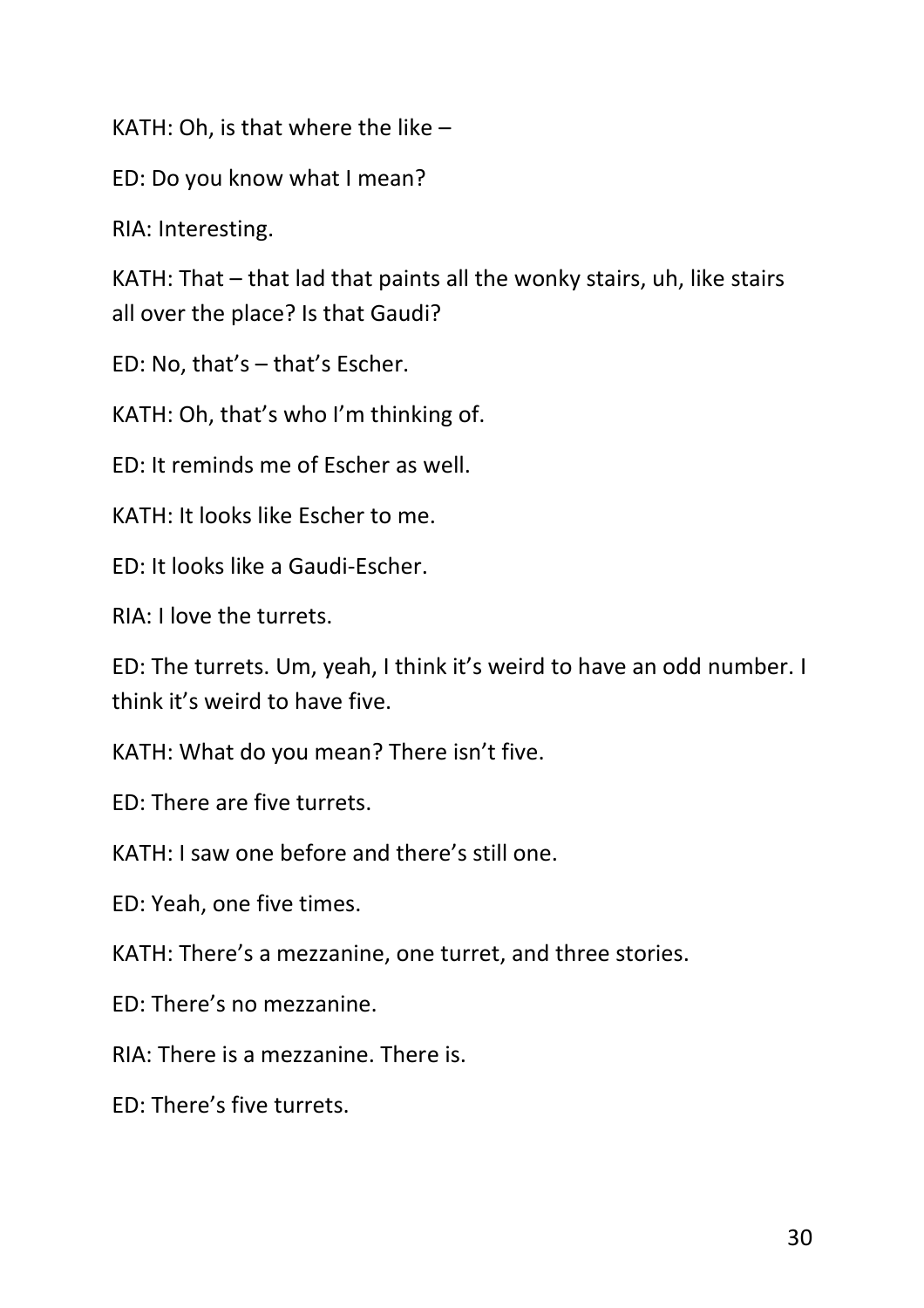KATH: Right, I'm going in. I'm  $-1$ 'm pushing through the hedge here. I'm going in. Where's my crowbar?

RIA: You're going to crowbar the hedge?

KATH: I'm going to crowbar the hedge. It's  $-$ 

RIA: Why don't you climb over the front gate? It's quite rickety.

ED: Let Kath use her crowbar, it's a thing.

KATH: Crowbar's kind of my thing, and I just  $-1$  – it helps me.

RIA: Okay.

KATH: I feel good about it.

RIA: I don't want you to piss off the hedge, that's all.

ED: It's a fair point.

KATH: That's true, but will I not piss off the fence if I climb on it?

RIA: But it's a front gate. I think it's –

ED: Crowbar the fence. Split the difference.

KATH: It – should I not be crowbarring stuff? Is that – is that the issue? Are we worried –

RIA: Well I think it depends. I think it depends. I just think – I think that the trees and the hedge probably are quite chummy, and I wouldn't want to mess with the hedge in case the trees get you. These trees are very attentive. They're very attentive trees. And I just –

ED: They are very attentive.

RIA: I feel like –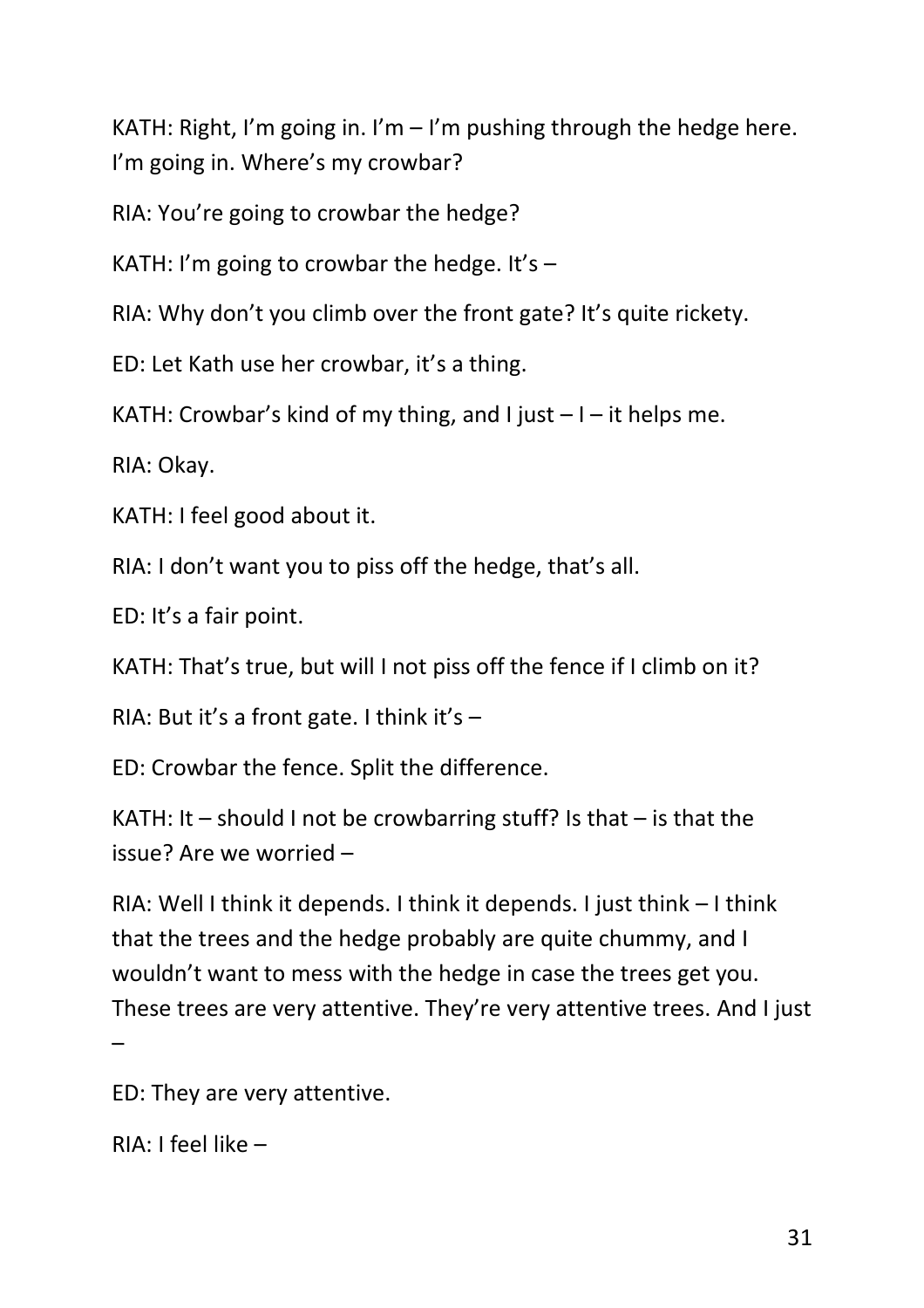KATH: Yeah.

RIA: Like even at night they see what you're doing. So  $I -$  you know what I mean? It's just like, ugh, you know?

ED: Yeah.

RIA: You know that whole thing of, 'someone's watching me.'

ED: I thought it was the goose watching us.

KATH: Yeah, it can be kind of nice though sometimes. Like – but no, I think it's the trees. They are – they are attentive, as you say. One of them's sort of like – a branch came down. There was a hair in my eye before and it just sort of swept – it swept my hair out of my eye.

RIA: Oh, that's really sweet.

KATH: Which I thought was quite nice.

RIA: Um, that's really nice.

KATH: Yeah.

ED: That's really nice. Well don't go crowbarring it then.

RIA: I hope they weren't just checking if they wanted you. 'Can we do without this one?'

KATH: Oh god.

RIA: You know what I mean? Like –

KATH: Extra sorry, extra sorry.

ED: Oh, checking if they want –

RIA: You know, 'check her teeth. Check her teeth,' you know, and that's as close as they got.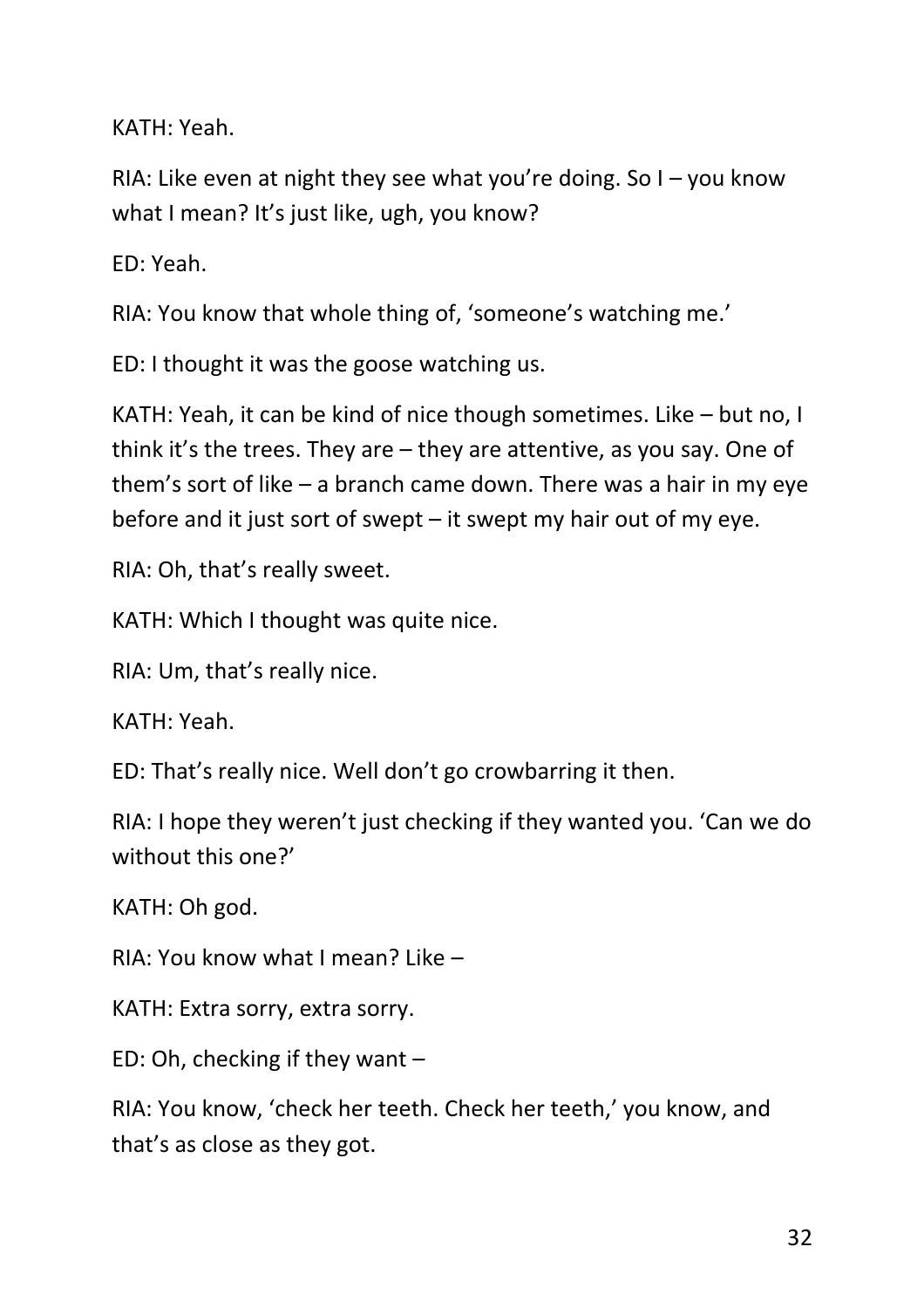KATH: But they got the eye instead.

RIA: Yeah. Just sort of – you know –

KATH: Well it worked out well for me. I got hair out of my eye, so thank you either way.

ED: 'Check her teeth.'

KATH: Uh, alright. Let's climb over this, uh, let's climb over this gate then.

ED: Okay.

KATH: Right. [creaking]

RIA: I mean there's a reason you've never heard of a house collecting beavers. Because they've got teeth. They'll just chew their way out, do you know what I mean?

ED: Very true.

RIA: So just  $-1$  mean if that car isn't that old, maybe – maybe we could see if Tom and Lucy are still in that room.

KATH: Well I'm over the fence, so –

RIA: Do you want to –

ED: Okay Kath. I'm coming – I'm coming over. [creaking]

KATH: I'm happy to  $-$  I'm happy to do that. Okay.

ED: Alright. Let's go in. Let's go in.

RIA: I don't want to. I don't want to. Can I stay? Can I just keep watch?

KATH: Well –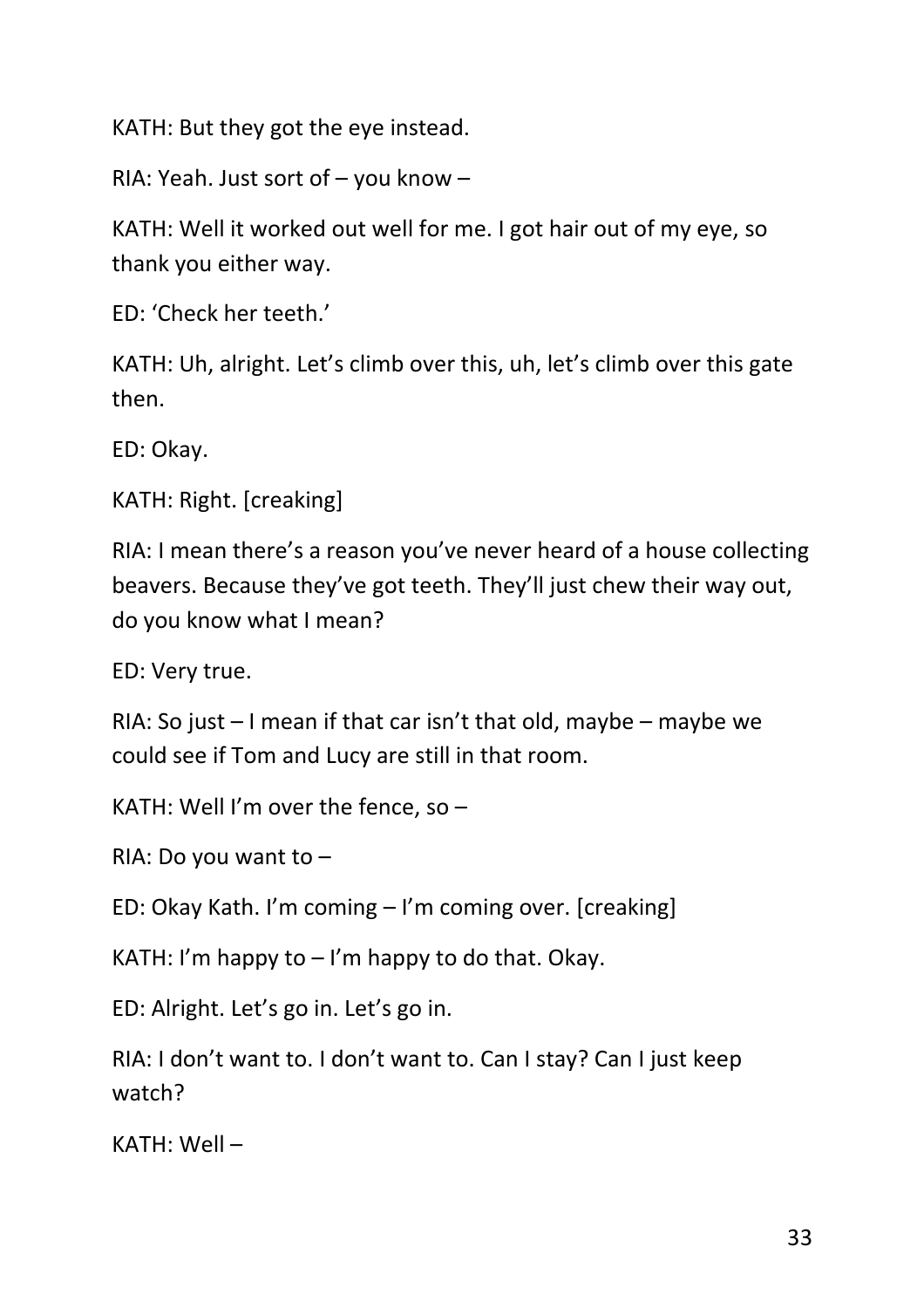ED: You can – you can keep watch and we'll –

KATH: You can – you can if you want. Don't want to force you.

ED: Yeah.

RIA: Like what I'm worried about – what I'm worried about is that we all go over and then none of us can see whether like a 'for rent' sign shows up or even heaven forbid a 'sold' sign or something. Like I don't want –

ED: Yikes. Um –

RIA: Do you know what I mean? Like there's no sign right now.

KATH: Oh. Should we leave a trail of something? So we can like definitely get out as well?

RIA: Well the goose will do that.

KATH: The goose, yeah.

ED: We'll go in and have a little nosey.

RIA: Okay. Alright. If I see a sign appear, I'm calling you. Like don't – don't sign anything.

KATH: Okay.

RIA: Just don't – just don't commit.

KATH: Okay.

RIA: Like this house – you can fall in love with this house but don't do that.

KATH: Okay. Okay.

ED: Listen, I'm going to take my pen with me.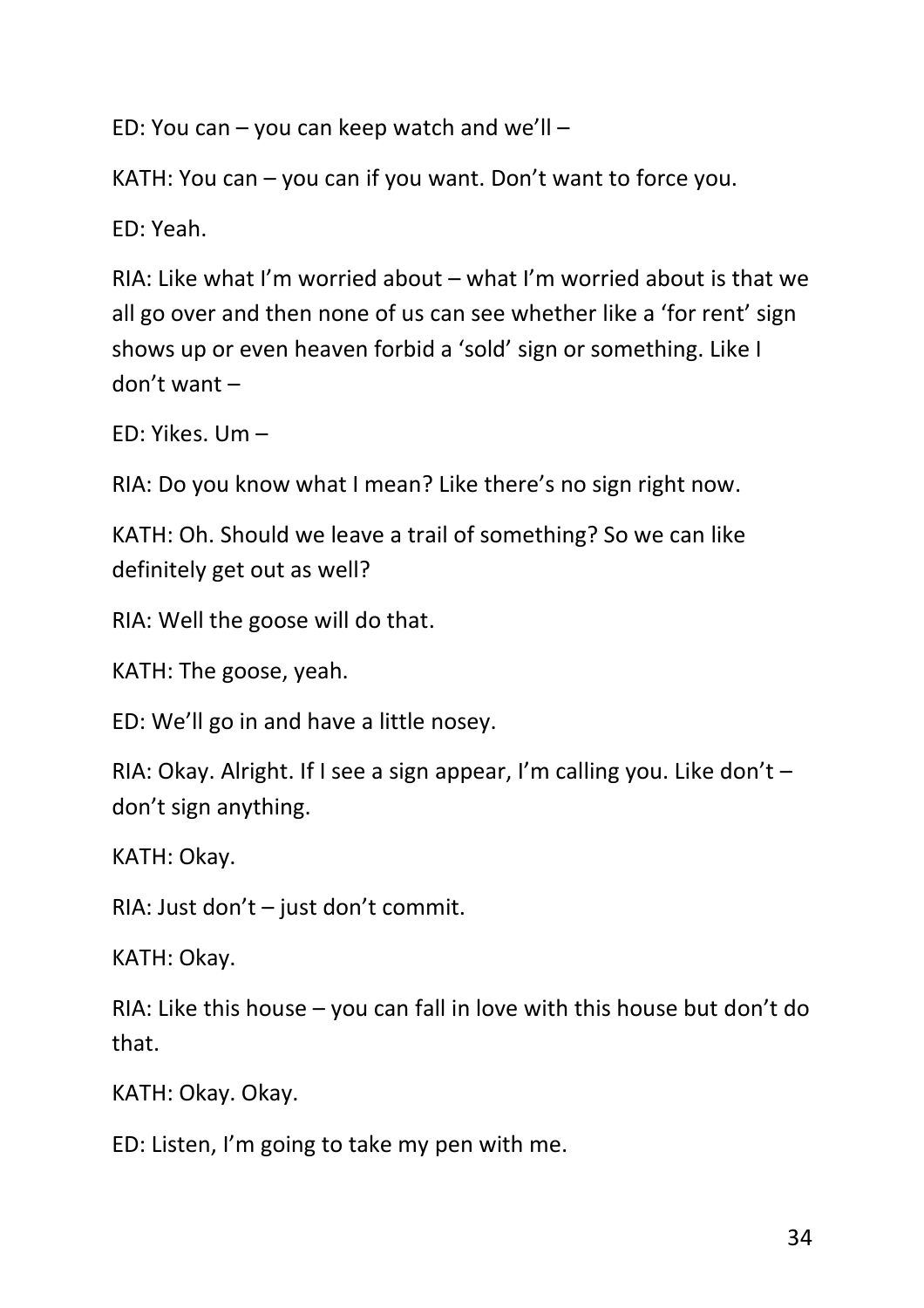RIA: Don't take your pen with you.

ED: But it's not to sign anything, it's just to  $-$ 

RIA: No.

ED: I'm just going to take my pen with me. I'm just going to take my pen with me. I'm just going to take my pen with me but I'm not going to sign anything.

KATH: Okay well you take your pen, I'm going to take my crowbar. [clanging]  $So -$ 

ED: Yeah.

RIA: So if he signs anything you will crowbar –

KATH: I crowbar his head and then the pen.

RIA: No, I was going to say the contract. Crowbar the contract. Make sure that  $-$ 

KATH: No. I think it would work better if it was Ed's head, then the pen, then the contract. I think that's the order.

RIA: Okay. Alright.

ED: I just – I just wanted to say I think crowbarring a contract is legally binding. So I wouldn't crowbar the contract.

RIA: Oh. Okay then don't do that.

KATH: Yeah, so in Spooktown that's – that's kind of how it works because the law's a little bit different. So that's why it's like go for the head first.

RIA: Okay. Okay.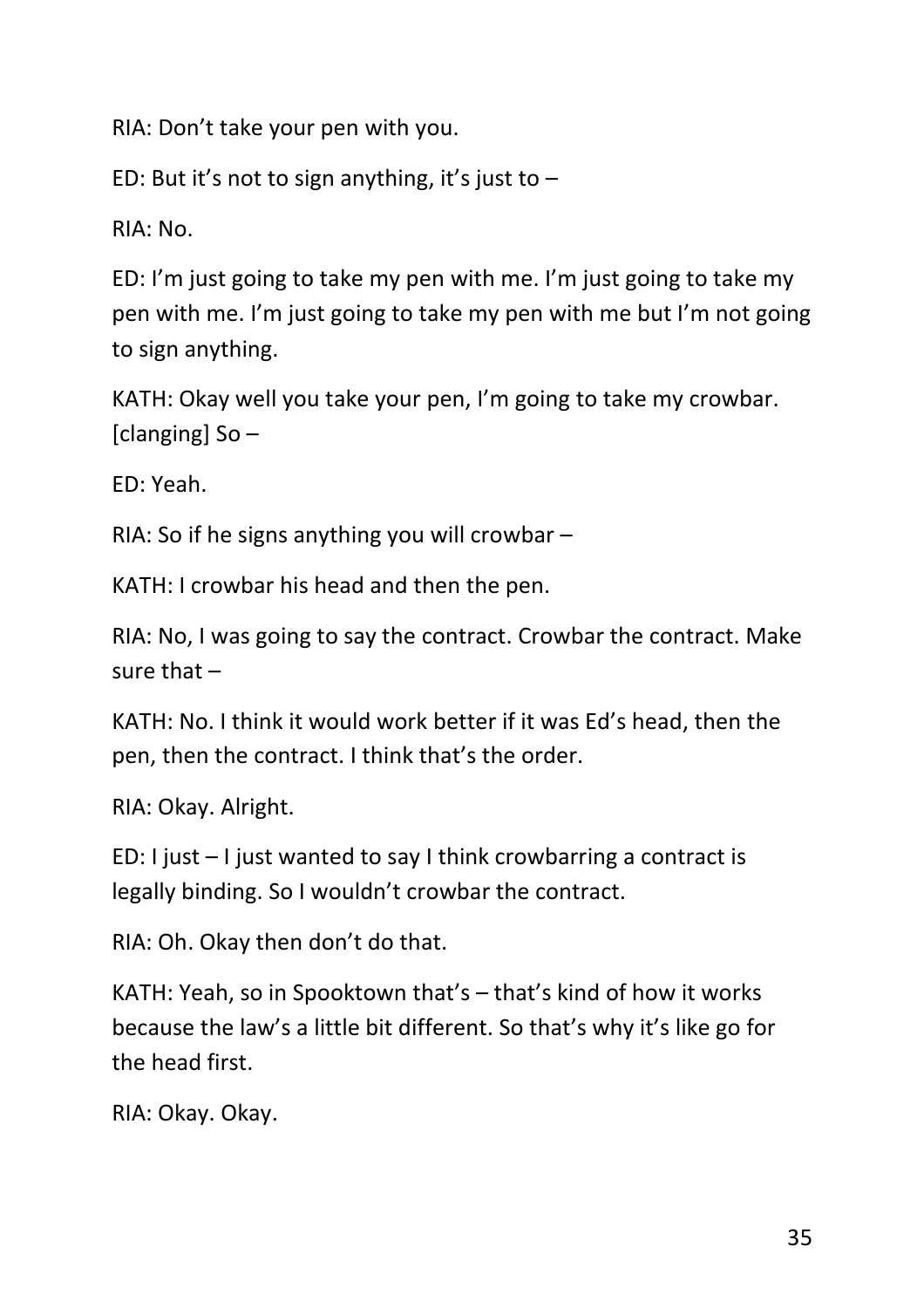KATH: Then the instrument that's signing, which would be the pen, and then the contract. So there is like an order to it, um, to abide by the law, really. We aren't rule breakers.

ED: Kath, would you like to do the door?

KATH: Yeah, okay. [creaking] Yeah. Okay. [door opens] Okay. That's quite easy, actually.

ED: Is that someone in the  $-$  can you see the  $-$  the third window to the left? Second floor, third window to the left of the door. Is somebody there? Hello?

KATH: Oh wait, do you mean the – I can see someone in the ground floor window. There's someone in the ground floor window.

ED: Got like a clipboard. Let's go in. Let's go in. Are you – are you okay out there, Ria?

RIA: Yes.

ED: Okay, good.

KATH: Okay, we'll be out in a minute.

ED: This is nice.

KATH: Nice. Nice oak floor.

ED: Nice maple floor.

KATH: Well I'd call it oak, but yeah.

ED: Very nice.

KATH: Yeah, it's  $-$  it's good. Should we go in the, uh, in the lounge?

ED: Yeah yeah yeah, okay.

KATH: This looks like to be the lounge. Oh yeah, look.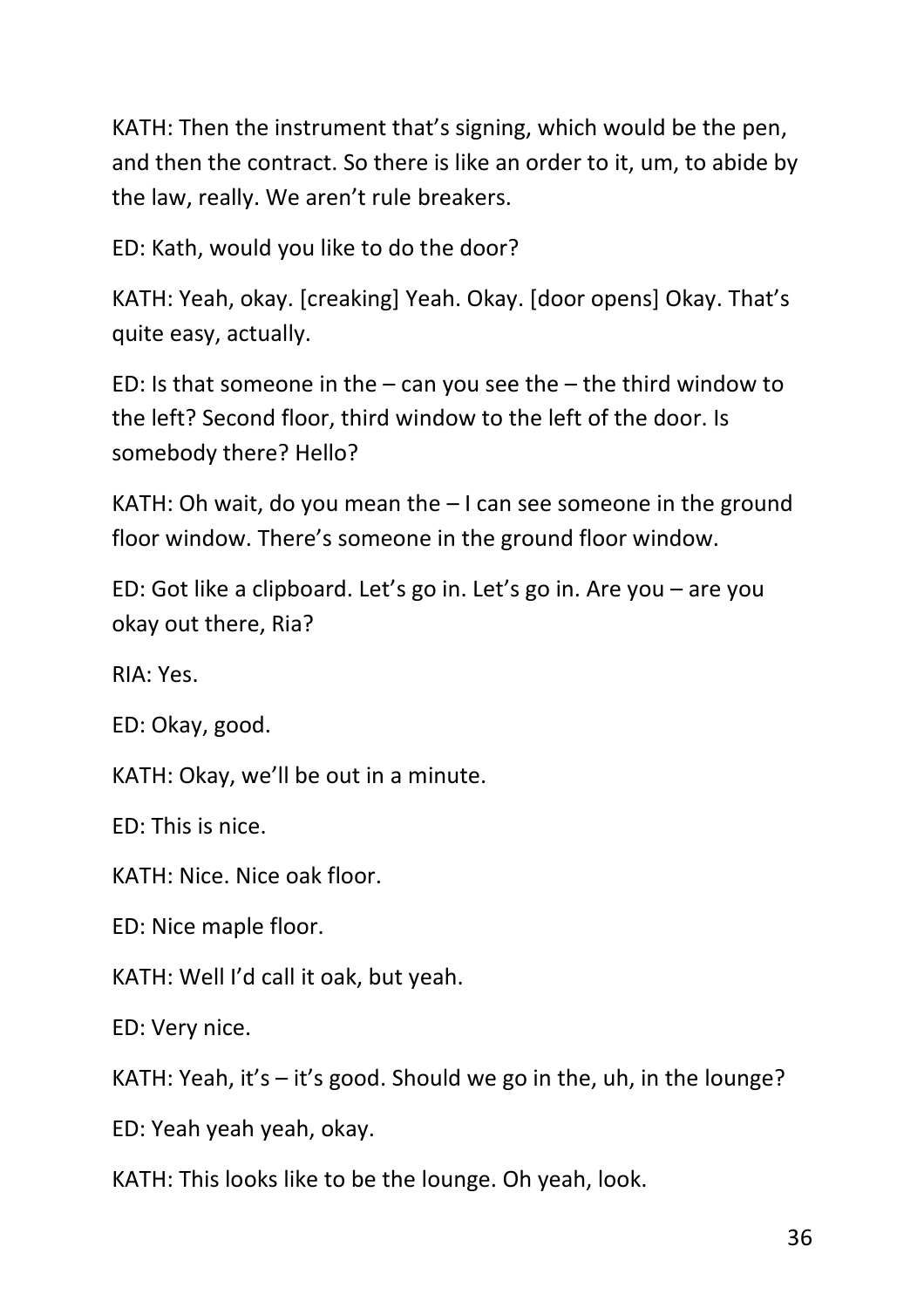ED: Flying by the seat of our pants in this house. No – no idea where this is going to go. Because it's real.

KATH: Well – well Ria said that they had like, um, bespoke views, uh, from each window. So do you want to go to another window? Well what can you see? Basically I can see a skip out of this window, so –

ED: Ooh, lovely.

KATH: Yeah, so that's – very much suits me. Quite a nice thing to see.

ED: I'm just going to go and have a look out of this window.

KATH: What can you see?

ED: Huh. Do you know Rita, Queen of Speed?

KATH: Yes. That's just there, is it?

ED: That's what I can see. Yeah. Yeah.

KATH: Okay, so the bespoke view thing is, uh, accurate. Should we –

ED: Is it a picture? I think it's real. I think it's a real view. It's very – very strange. I love it. It's, uh, it's endearing me to the house. Something rotten.

KATH: Yeah, I like the house. I kind of want to stay in here, actually. Oh, we should probably go say – say bye to Ria, though. We don't – that would be really rude.

RIA: Are you two okay? Are you two okay in there?

ED: Hi Ria. Yes, um, yeah we're fine. We're fine.

KATH: Hey.

RIA: Are you sure?

ED: We're just – just mooching about.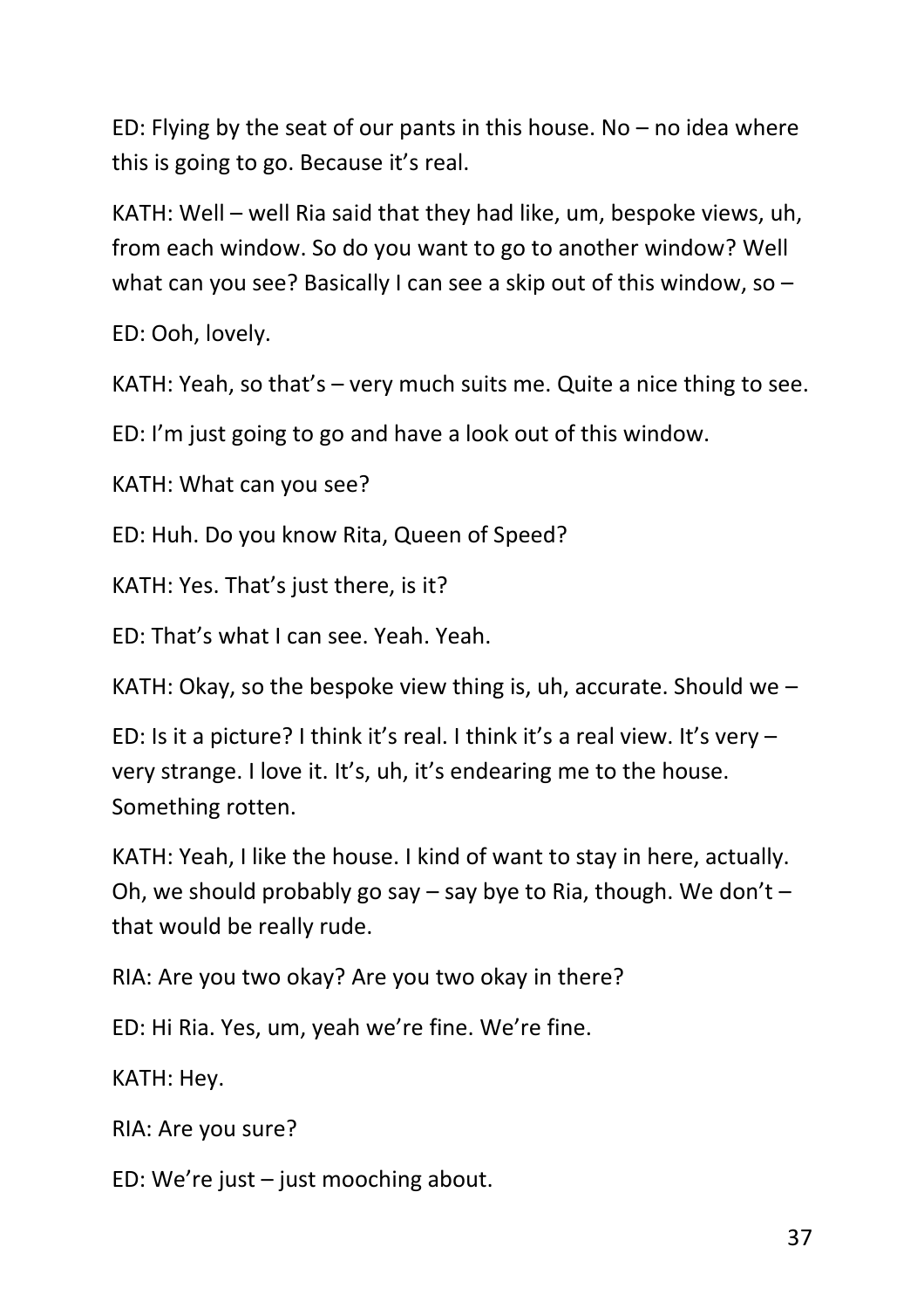KATH: The house is lovely, you're missing out.

ED: Yeah, it's – nothing to worry about at our end.

RIA: I'm enjoying the view from here. Do you want to go get coffee maybe? Walk down into town now? Get coffee?

ED: Maybe you could get us a coffee and bring it back.

KATH: Yeah.

RIA: You sure?

ED: Uh, maybe – just keep an eye out. Just keep an eye out for a little bit longer.

RIA: Yeah. Okay.

ED: I'm just – I've just spotted someone. I'm going to go chat to this woman over here.

RIA: There's no one else in there but you. No one's gone in or out. What woman?

ED: Two seconds, Ria. [whispers] Hiya, I'm just going to sign this piece of paper. 'Ed and Kath.'

KATH: Ed? Ed? Ed? Ed? I'll crowbar. I've got the crowbar. I've got the crowbar.

ED: It's signed, mate.

[Ria gasps]

KATH: Gosh, she's got good hearing. So was that – was that Ria from outside? Did she hear that? Bloody hell.

RIA: There's a sign out here. It's suddenly grown a sign. It says 'under offer.'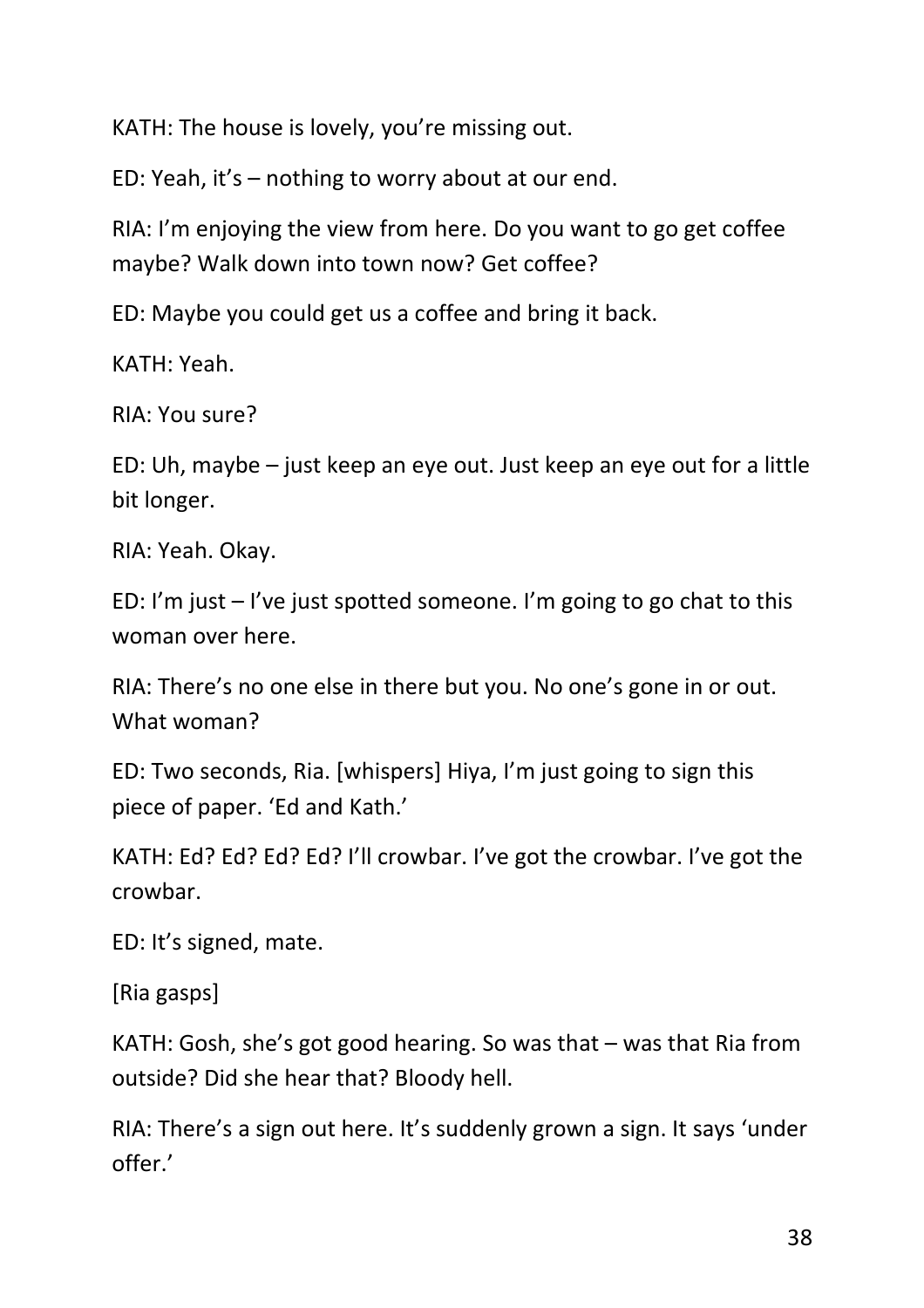KATH: Oh shit, Ed. Give us the pen. Give us the pen. Give me the pen. I'm breaking the law here by not crowbarring your head. Give me the pen.

ED: Kath – Kath, listen to me. I've lowballed it.

KATH: Oh.

ED: Silly offer. I've put in a silly offer, mate.

KATH: Nice.

ED: Only a grand.

KATH: Really?

ED: 1000 pounds for this beautiful, stunning house. Yeah.

KATH: For the whole thing? Wow. God.

ED: Yeah. I'm playing – I'm playing her like a fiddle. We're fine. Let's, uh, let's pop – let's pop out to Ria and see if she's alright.

KATH: Let her know how it's going.

[Spooky music]

[Music playing, singing 'here to judge. Here to judge.']

PRIYA HALL: Hello.

ROBIN MORGAN: Hi!

LEILA NAVABI: Hey, Priya!

PRIYA: [laughs] Okay, I see how it is.

[All laugh]

PRIYA: Here to Judge is the new weekly podcast from Little Wander, where we dismantle predicaments posted online.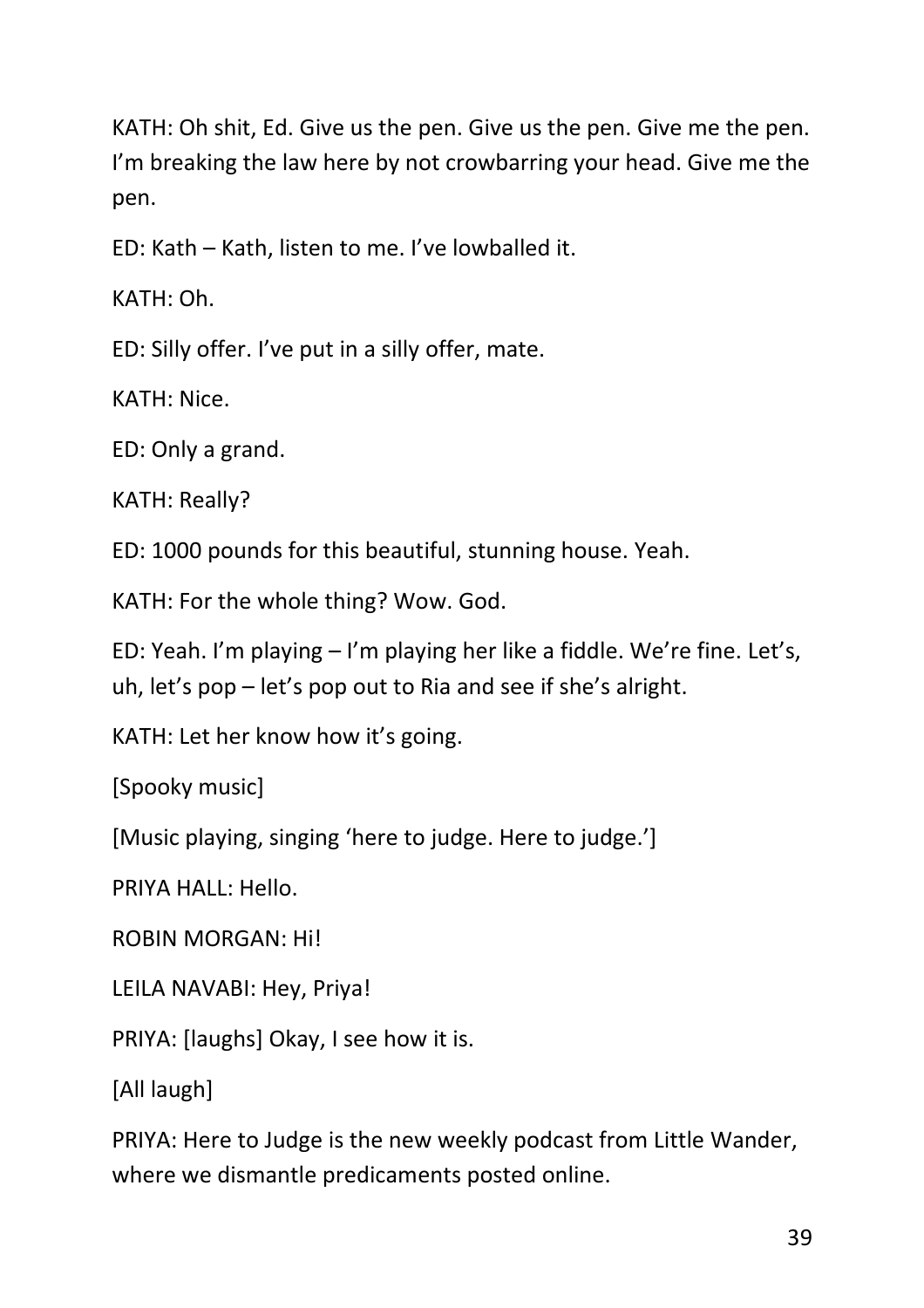LEILA: Featuring fruity dilemmas from Am I The Asshole on Reddit.

ROBIN: To Am I Being Unreasonable quandaries on Mumsnet.

PRIYA: Join me, Priya Hall.

ROBIN: Me, Robin Morgan.

LEILA: And me, Leila Navabi. Subscribe on Apple –

ROBIN: Apple.

LEILA: Spotify –

ROBIN: Spotify.

LEILA: Or wherever you get your podcasts.

ROBIN: Wherever.

LEILA: Go on. Give me –

ROBIN: I was just being like your hype man.

LEILA: Beatbox a bit.

ROBIN: [beatboxes]

LEILA: New episode every Friday. There must be something we can use. [laughs]

[Spooky music]

ED: Hello, Ria.

RIA: I am so pleased to see the two of you.

ED: Thank you.

KATH: How long were we? We weren't that long, were we?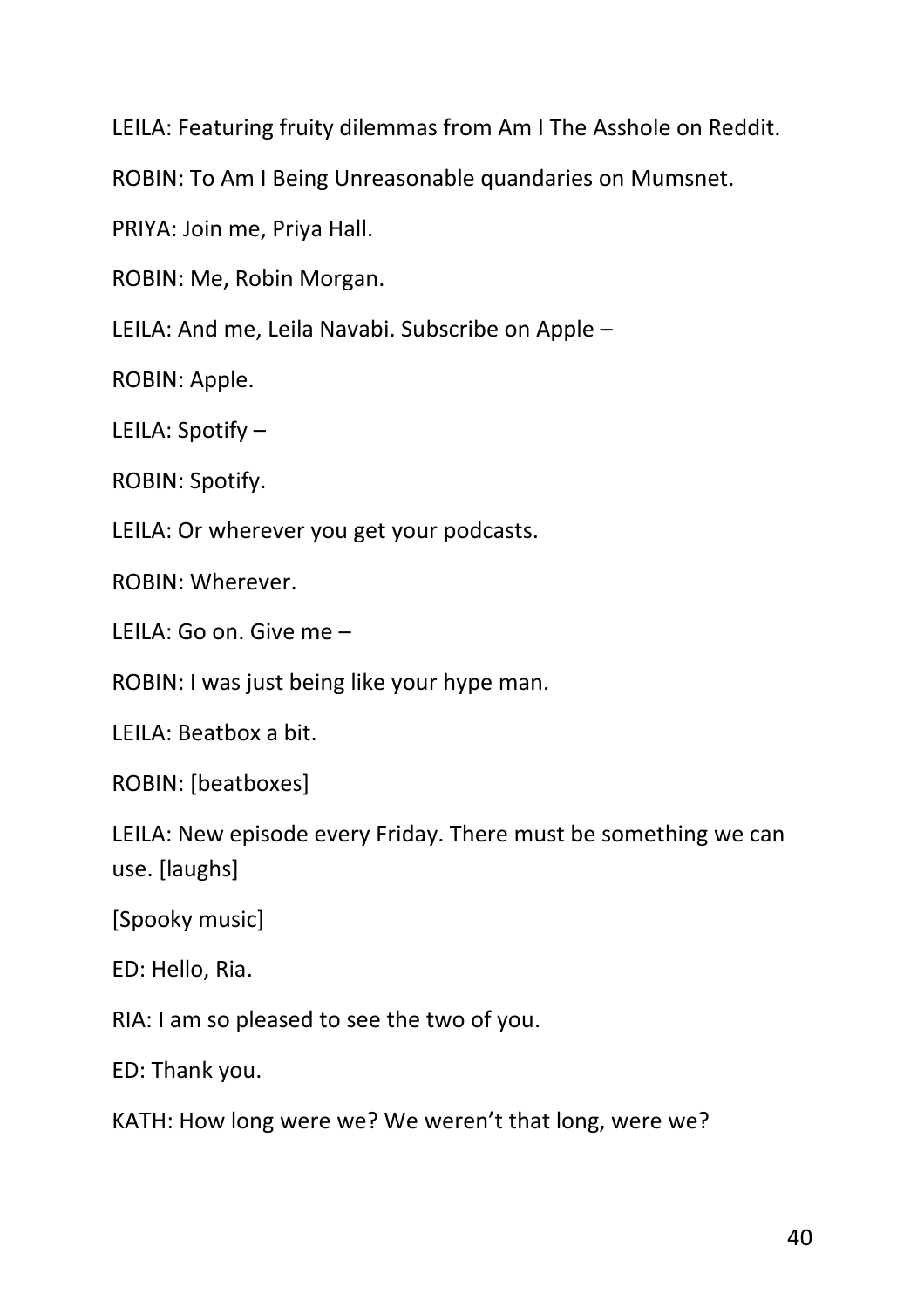RIA: Oh my goodness. Um, what do you mean how long were you? I've been coming back here every day for a week hoping that you would come out again.

ED: What?

KATH: Oh shit. It was literally like five minutes for us.

RIA: No.

ED: We were just fucking about in there.

KATH: Oh shit.

RIA: Oh my goodness. I was about to have to go back – like I was like, 'I can't do this for more than about ten days.' But,  $um -$ 

ED: Yeah.

KATH: Ugh, that's so nice of you to do it for a week.

ED: I'm so sorry.

KATH: Bloody hell.

RIA: I felt so guilty, you know? I was like, 'this is going to be totally my fault.'

ED: Yeah.

RIA: You know? No one kind of knew you were there because no one, you know, I didn't tell anyone I was meeting you. I was like, 'what am I going to do?'

ED: Yeah, we didn't say anything either.

RIA: I'm sorry. I mean, I'm sorry about the goose. I don't know where it is. But it's gone.

ED: [laughs] Oh no.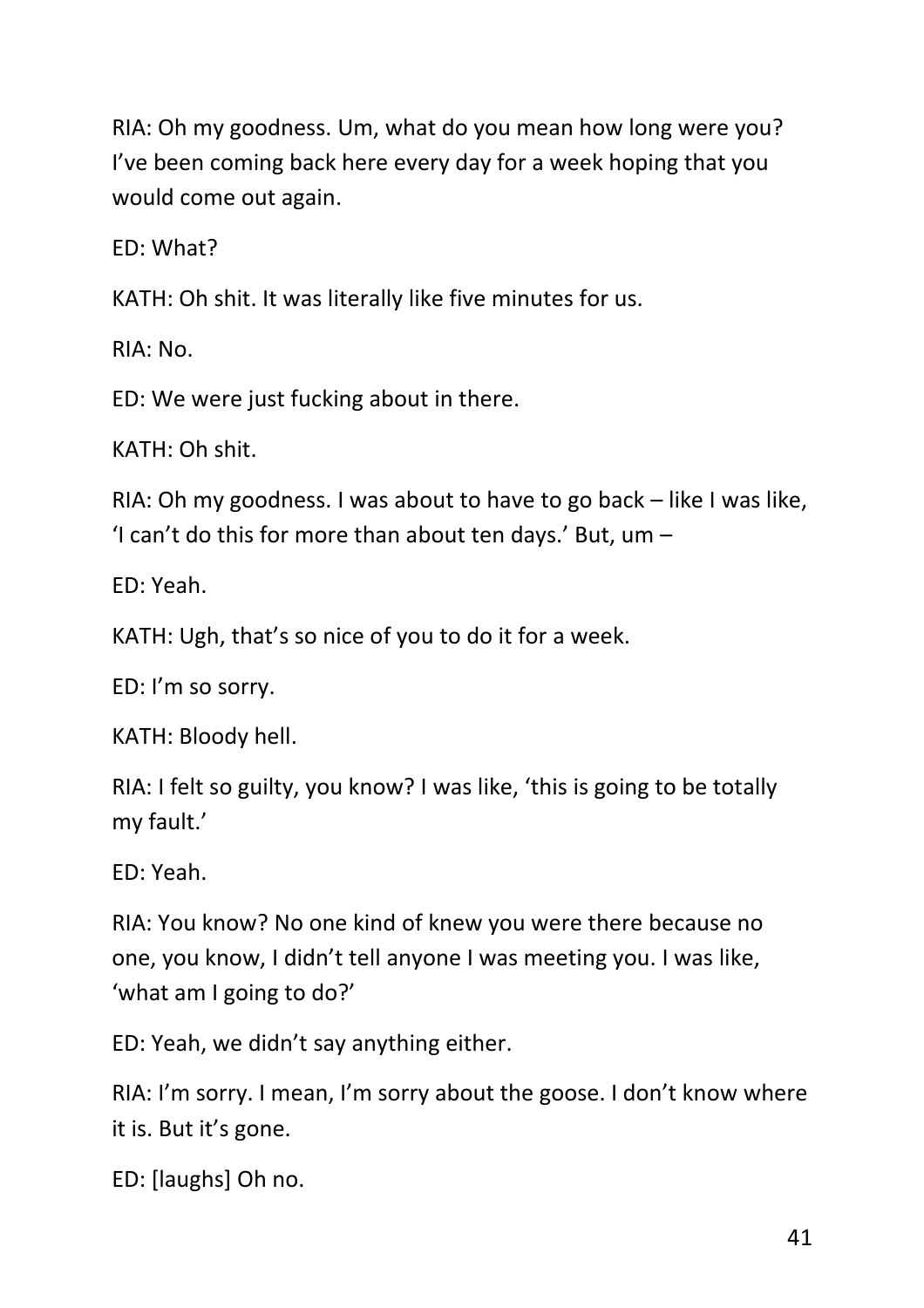KATH: Oh no.

ED: I think it might've come in with us.

KATH: Oh no.

ED: Wait. Wait. That sign. It's saying 'sold to a goose.'

KATH: Because signs do usually list, uh, who they sold to.

ED: Yeah. I think if they sold it to a goose you'd – you'd pop a sign up for that. Because you're –

KATH: Yeah, you would. You would.

[All laugh]

ED: Sold to a goose?

KATH: To a goose.

ED: No.

KATH: Oh, Ed. The offer was too low.

ED: Fucking hell. Um, uh, thank you so much for coming back all these – all these days.

KATH: Yeah.

ED: We must've zoned out hard in there.

KATH: Yeah, oh god.

RIA: I just – I mean but what did you see? Like what was it like in there?

KATH: We just popped into the lounge, uh –

ED: Um, stunning. Yeah, we didn't even really go anywhere.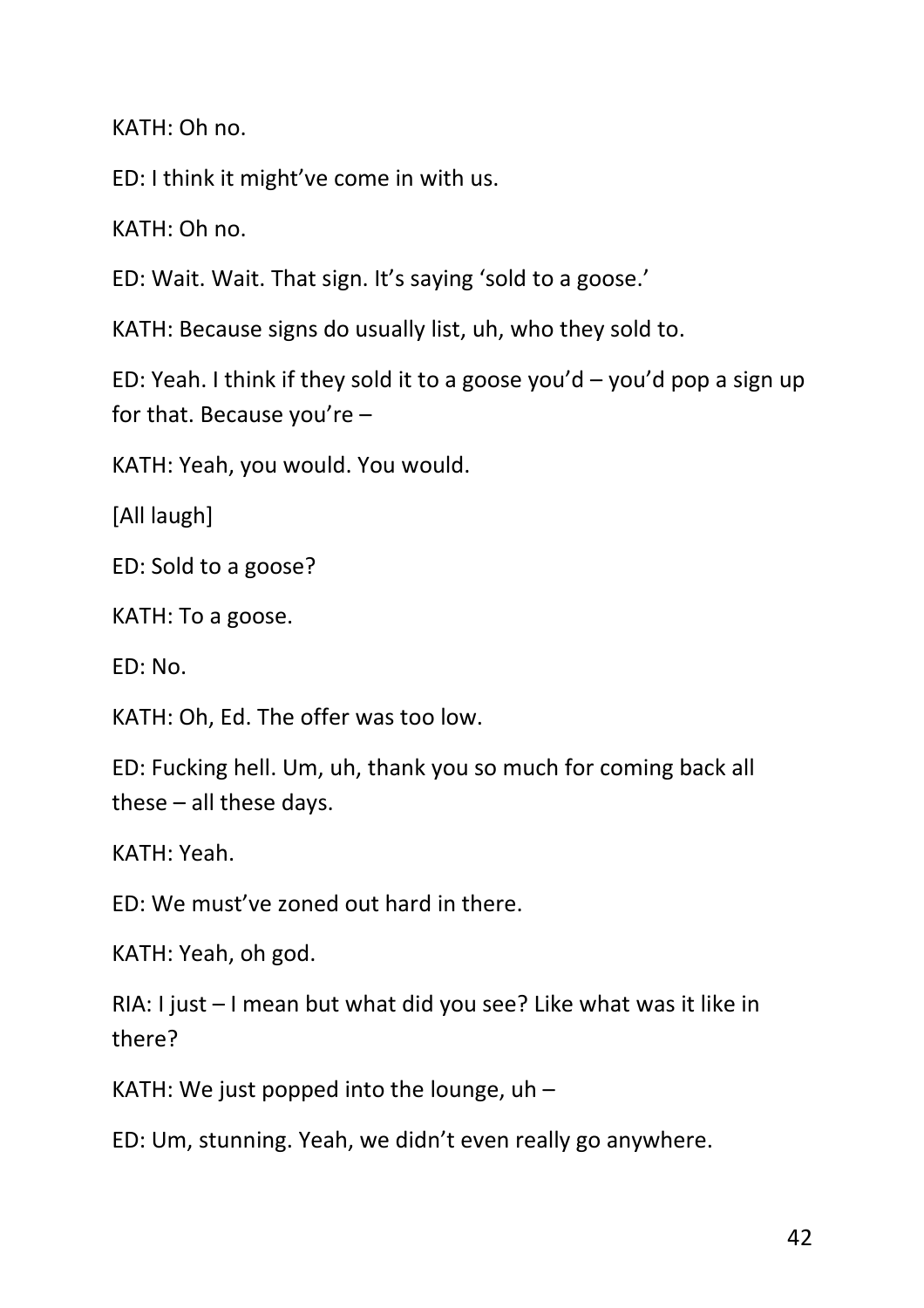RIA: That's probably for the best. Oh,  $I - I$  think it's the bedrooms that get you. They give – they allocate you a room and that's it. Yeah, so I think you got lucky.

ED: Oh, nice.

RIA: That's lucky.

ED: Yeah.

RIA: So you didn't go upstairs?

KATH: We didn't go upstairs, no.

ED: No.

KATH: We literally wandered in, went into the lounge, had a look out the window, Ed tried to sign something. Well, kind of did.

ED: I tried to lowball them. Yeah, yeah.

KATH: Lowball them.

ED: Yeah.

RIA: Right.

KATH: Um, and then we've come out. That's it.

RIA: Aw, well that's lucky.

 $FD: It$  took a week.

RIA: That's lucky.

KATH: I've got to say, now that I'm on the outside of the fence I don't feel the – the love that I had for the house now – that what I did when I was in there.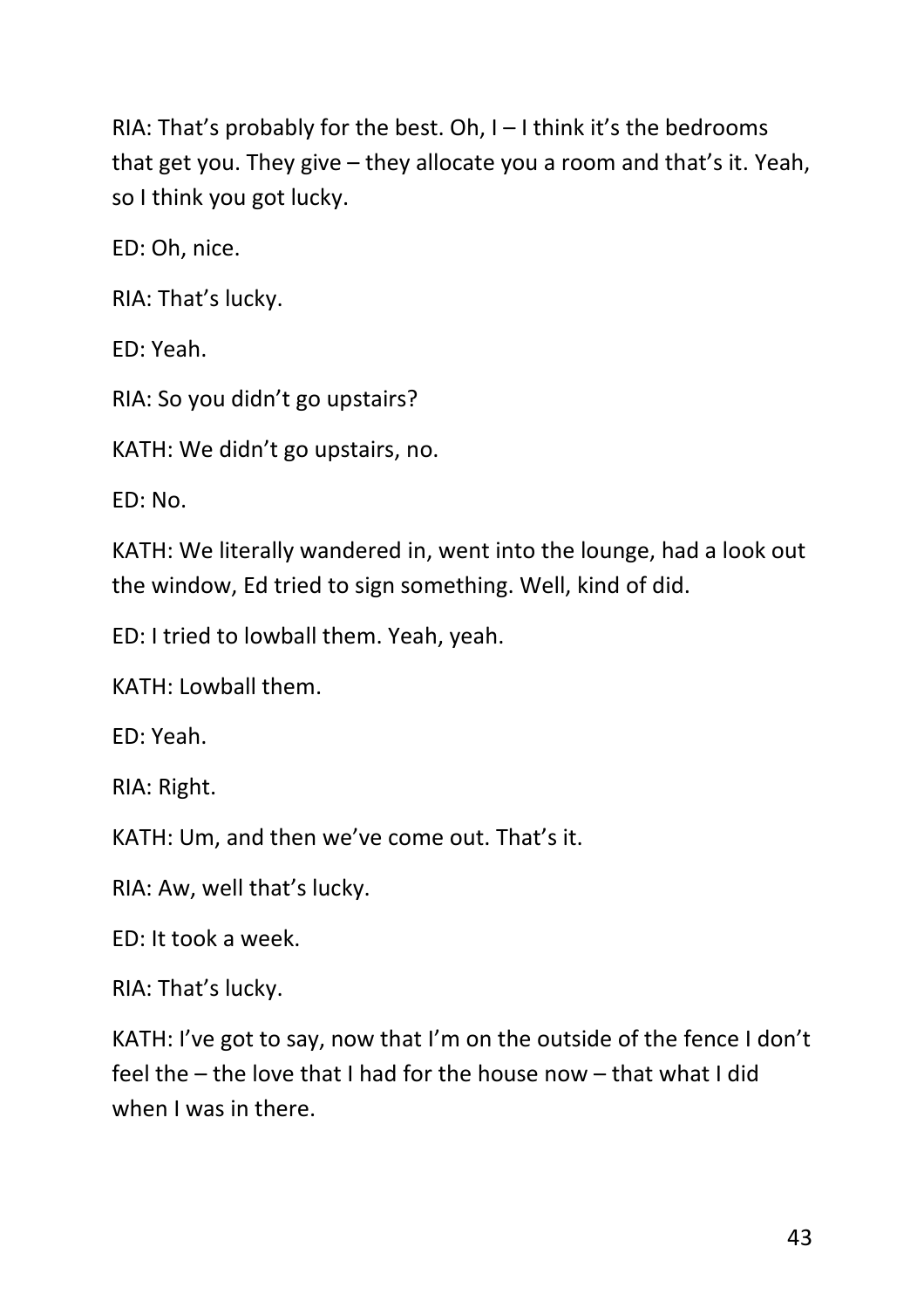ED: I know – I know exactly what you mean. In fact just looking through the hedge now, it sort of looks like a run-down caravan.

KATH: Even I can see exactly that.

ED: Really?

KATH: Exactly. Run-down caravan. I – that's exactly what I can see as well.

ED: Um, I think we can  $-1$  think we can hands-down say that this  $$ we believe your story.

KATH: Oh yeah.

ED: We believe in the house and that it's going into Spooktown lore.

KATH: Yeah. Yeah.

 $ED: Um -$ 

KATH: Confidently.

ED: I don't particularly want to look at the house anymore because it's freaking me out.

RIA: No, don't. I don't even know if it deserves that TripAdvisor – reviews, you know, that page it has. It maybe shouldn't be. The car, sure. But maybe not the house.

KATH: Yeah. We should –

ED: Maybe not. Maybe not the house.

KATH: Yeah, not the house.

ED: But we also, you know, we do want people to visit, so.

RIA: Well maybe if they do it from inside a bus or something, I don't know. Like a tour bus.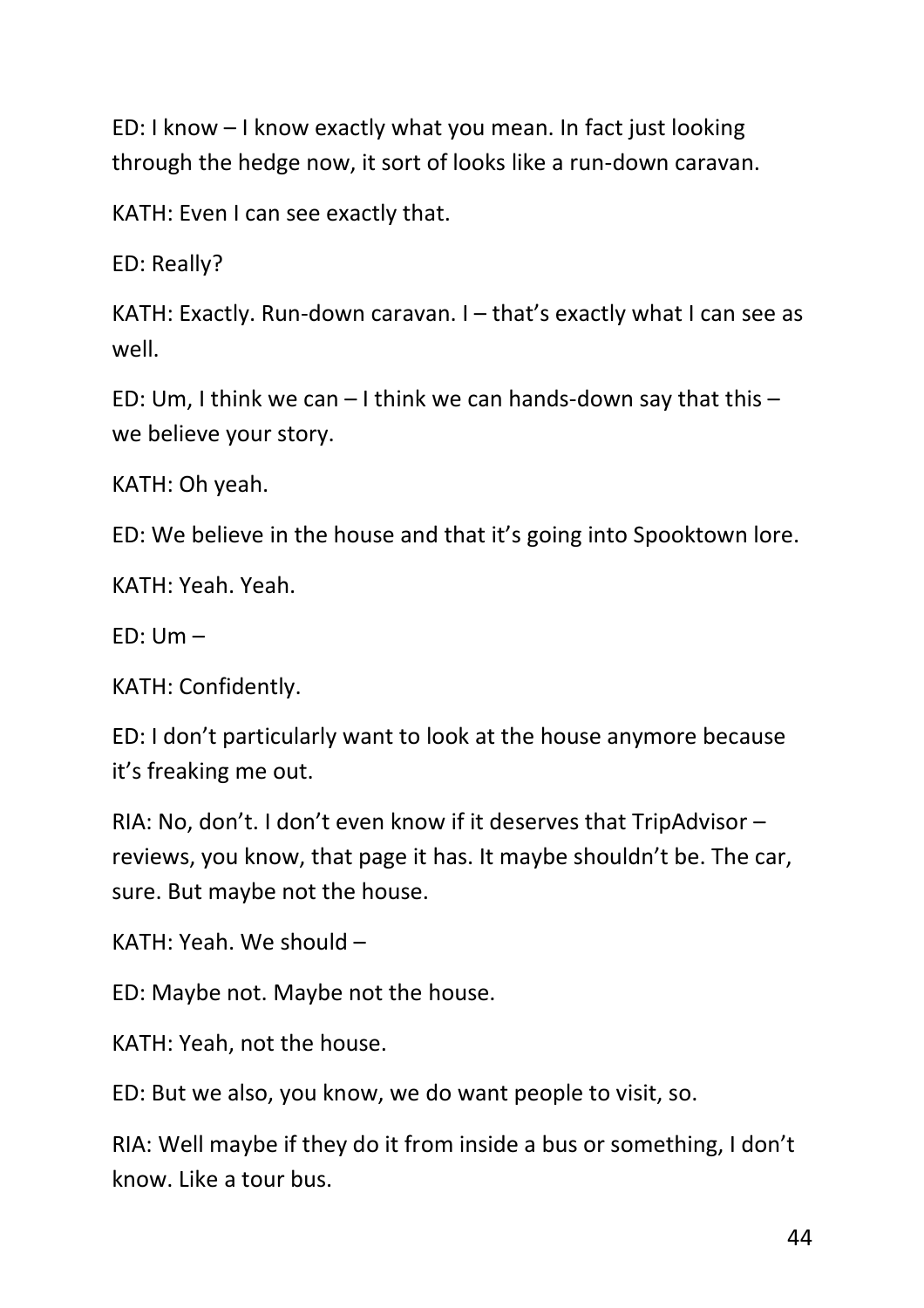ED: Nice. We should do a bus tour.

KATH: That's a really nice idea. We should do a bus tour. Write that down, Ed. Use your pen.

ED: Um, bus tour. [pen clicks] Thank you so much for your story.

RIA: Well  $I - I$  do admit that if you two had been taken by the house that would've been the perfect ending. But I – I must admit I am relieved that you weren't. Because you and I, Ed, were going to die together in order to see what happens next, weren't we?

ED: Oh yes.

RIA: Yeah, so –

ED: I forgot about that. I need to write that down.

RIA: I would've  $-1$  would've felt really betrayed if  $-$  if you had abandoned me for a house.

ED: Yeah. Yeah.

RIA: Like how materialistic is that?

KATH: Yeah, very. Very.

RIA: Yeah, so I'm pleased it worked out. I'm glad I stayed the extra week, um –

ED: Yeah. Thank you so much.

KATH: Thanks for that.

RIA: No, it's okay.

ED: That's dedication to dying with me, that. I really appreciate that.

RIA: Yeah, I could really do with a shower, though, because I've been sleeping in my car for a week and it's  $-$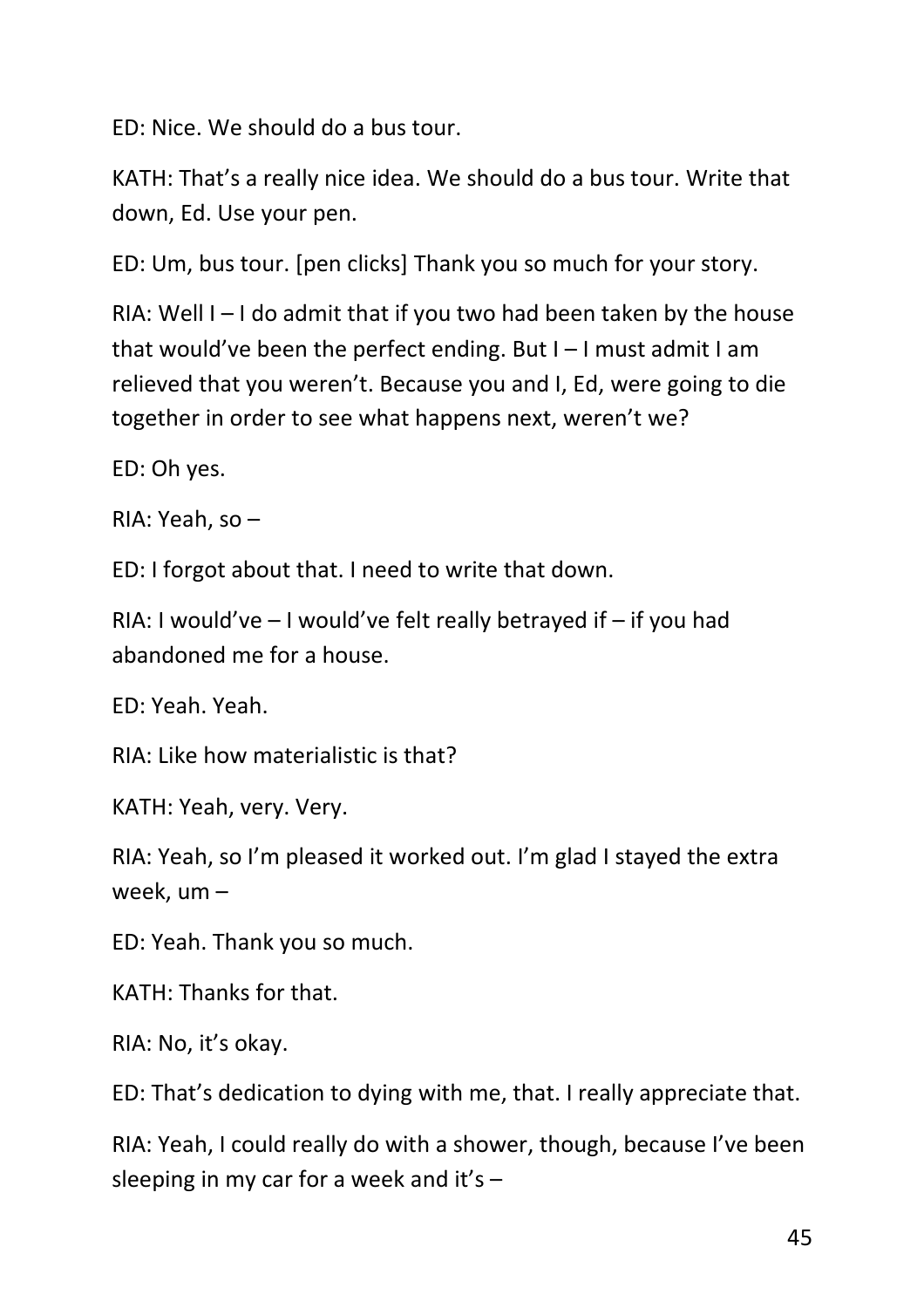KATH: Oh man.

RIA: Yeah.

ED: Good to know your car's alright.

RIA: Yes, well. And the one next to me. Still there.

KATH: Well you look great for it. You look great for it.

RIA: Aw, thank you.

ED: Yeah. Uh, great. Well let's go for that coffee you offered about seven days ago.

RIA: Oh, that would be fabulous. Let's do it.

ED: Yeah.

RIA: How do you take yours?

ED: Uh, just black actually.

RIA: Oh, that's nice and simple.

ED: Yeah.

RIA: Okay.

ED: Yeah, it's quite easy. Kath, will you have a green tea?

KATH: I'll have a green tea, yeah.

ED: Yeah.

RIA: Oh great. I'm going to have a chai tea latte actually, if that's alright.

ED: Oh, nice.

KATH: Oh, that sounds nice.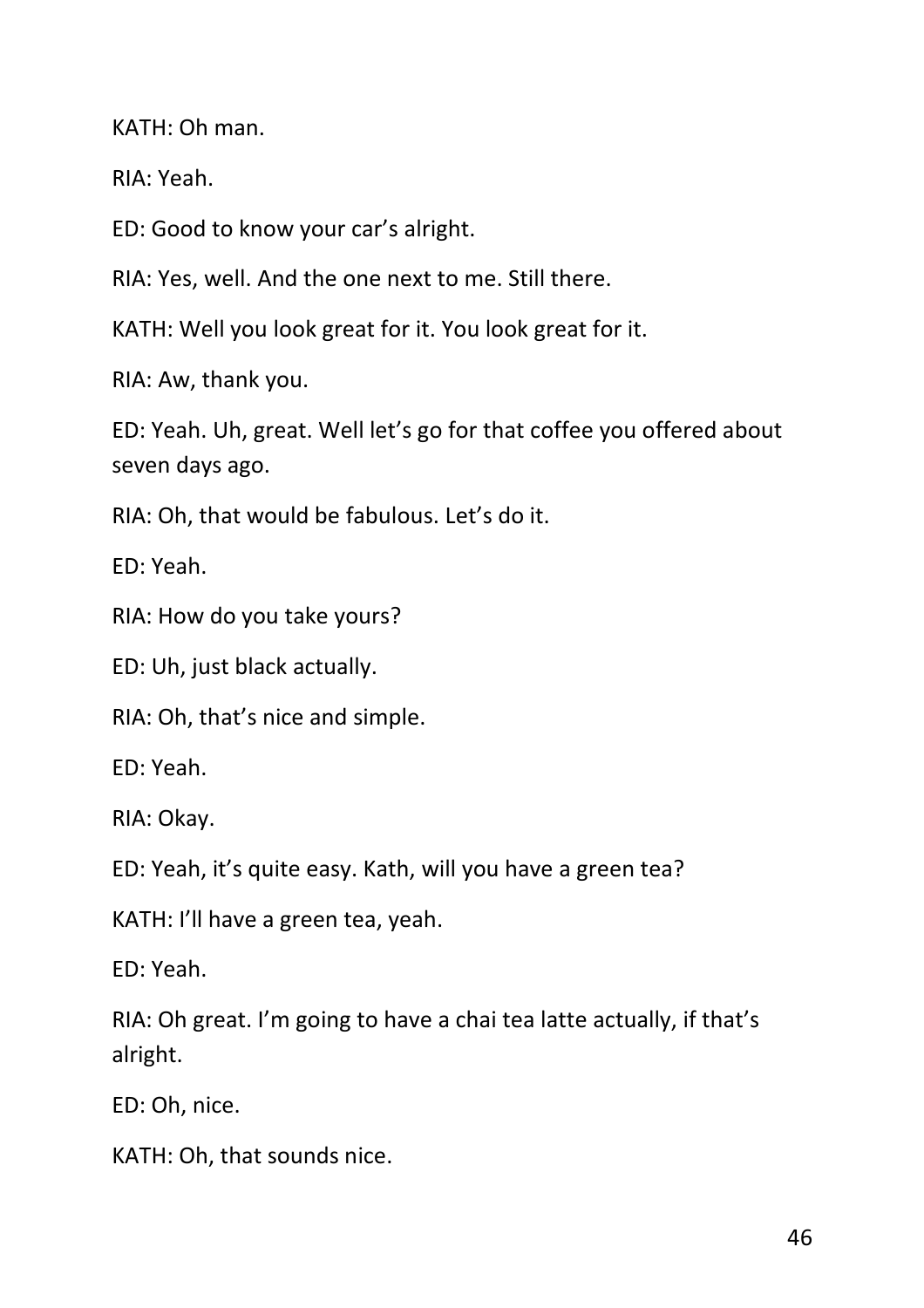ED: Yeah, nice. Yeah.

RIA: Yeah, little bit of froth on it.

ED: Hello, might change my order. Let's walk away from this crazy house.

KATH: Yeah. Let's get – get you away from this house. Come on then.

RIA: Yes please. Thank you.

[Spooky music]

ED: That was nice.

KATH: That was nice.

ED: That was nice, wasn't it?

KATH: Yeah, really nice.

ED: Really, really nice.

KATH: What are you up to now?

ED: Oh, um, Laura Dern's accountant is a ghost, or so she says. So, um, I haven't got a lot of time for her so I'd better go, um, go over her tax return at the Frankie & Benny's.

KATH: Oh, great.

ED: On the – you know on the – what's it called? Retail park.

KATH: On the – the industrial estate?

ED: No, that's where industry – that's where like all of the industrial places are. It's a retail park.

KATH: Okay.